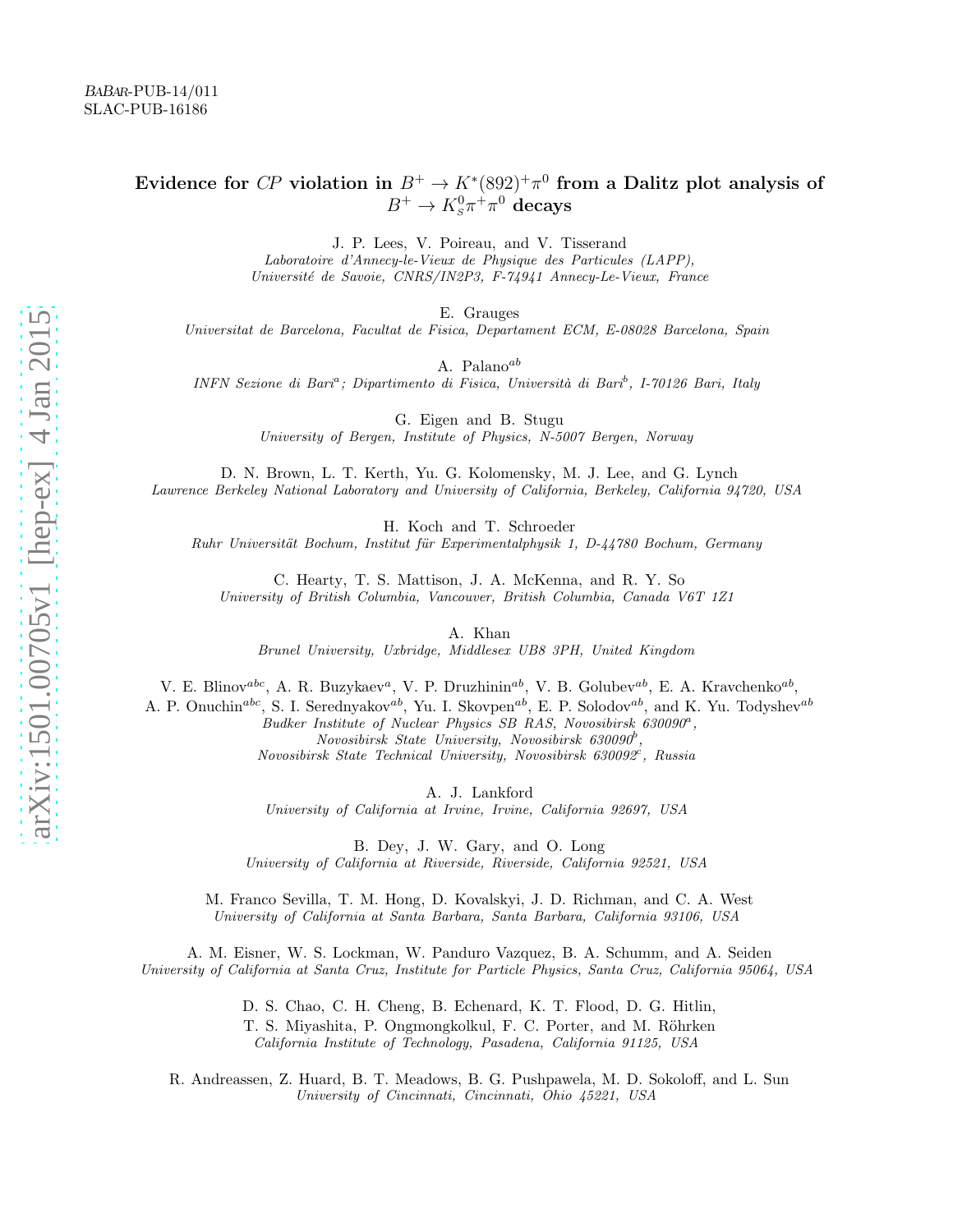R. Ayad[∗](#page-4-0) and W. H. Toki

Colorado State University, Fort Collins, Colorado 80523, USA

B. Spaan

Technische Universität Dortmund, Fakultät Physik, D-44221 Dortmund, Germany

D. Bernard and M. Verderi

Laboratoire Leprince-Ringuet, Ecole Polytechnique, CNRS/IN2P3, F-91128 Palaiseau, France

S. Playfer

University of Edinburgh, Edinburgh EH9 3JZ, United Kingdom

D. Bettoni<sup>a</sup>, C. Bozzi<sup>a</sup>, R. Calabrese<sup>ab</sup>, G. Cibinetto<sup>ab</sup>, E. Fioravanti<sup>ab</sup>, I. Garzia<sup>ab</sup>, E. Luppi<sup>ab</sup>, L. Piemontese<sup>a</sup>, and V. Santoro<sup>a</sup>

INFN Sezione di Ferrara<sup>a</sup>; Dipartimento di Fisica e Scienze della Terra, Università di Ferrara<sup>b</sup>, I-44122 Ferrara, Italy

A. Calcaterra, R. de Sangro, G. Finocchiaro, S. Martellotti, P. Patteri, I. M. Peruzzi,[†](#page-4-1) M. Piccolo, M. Rama, and A. Zallo INFN Laboratori Nazionali di Frascati, I-00044 Frascati, Italy

R. Contri<sup>ab</sup>, M. R. Monge<sup>ab</sup>, S. Passaggio<sup>a</sup>, and C. Patrignani<sup>ab</sup>  $INFN$  Sezione di Genova<sup>a</sup>; Dipartimento di Fisica, Università di Genova<sup>b</sup>, I-16146 Genova, Italy

> B. Bhuyan and V. Prasad Indian Institute of Technology Guwahati, Guwahati, Assam, 781 039, India

> A. Adametz and U. Uwer Universität Heidelberg, Physikalisches Institut, D-69120 Heidelberg, Germany

H. M. Lacker Humboldt-Universität zu Berlin, Institut für Physik, D-12489 Berlin, Germany

> U. Mallik University of Iowa, Iowa City, Iowa 52242, USA

C. Chen, J. Cochran, and S. Prell Iowa State University, Ames, Iowa 50011-3160, USA

H. Ahmed

Physics Department, Jazan University, Jazan 22822, Kingdom of Saudia Arabia

A. V. Gritsan

Johns Hopkins University, Baltimore, Maryland 21218, USA

N. Arnaud, M. Davier, D. Derkach, G. Grosdidier, F. Le Diberder,

A. M. Lutz, B. Malaescu,[‡](#page-4-2) P. Roudeau, A. Stocchi, and G. Wormser

Laboratoire de l'Accélérateur Linéaire, IN2P3/CNRS et Université Paris-Sud 11, Centre Scientifique d'Orsay, F-91898 Orsay Cedex, France

D. J. Lange and D. M. Wright Lawrence Livermore National Laboratory, Livermore, California 94550, USA

J. P. Coleman, J. R. Fry, E. Gabathuler, D. E. Hutchcroft, D. J. Payne, and C. Touramanis University of Liverpool, Liverpool L69 7ZE, United Kingdom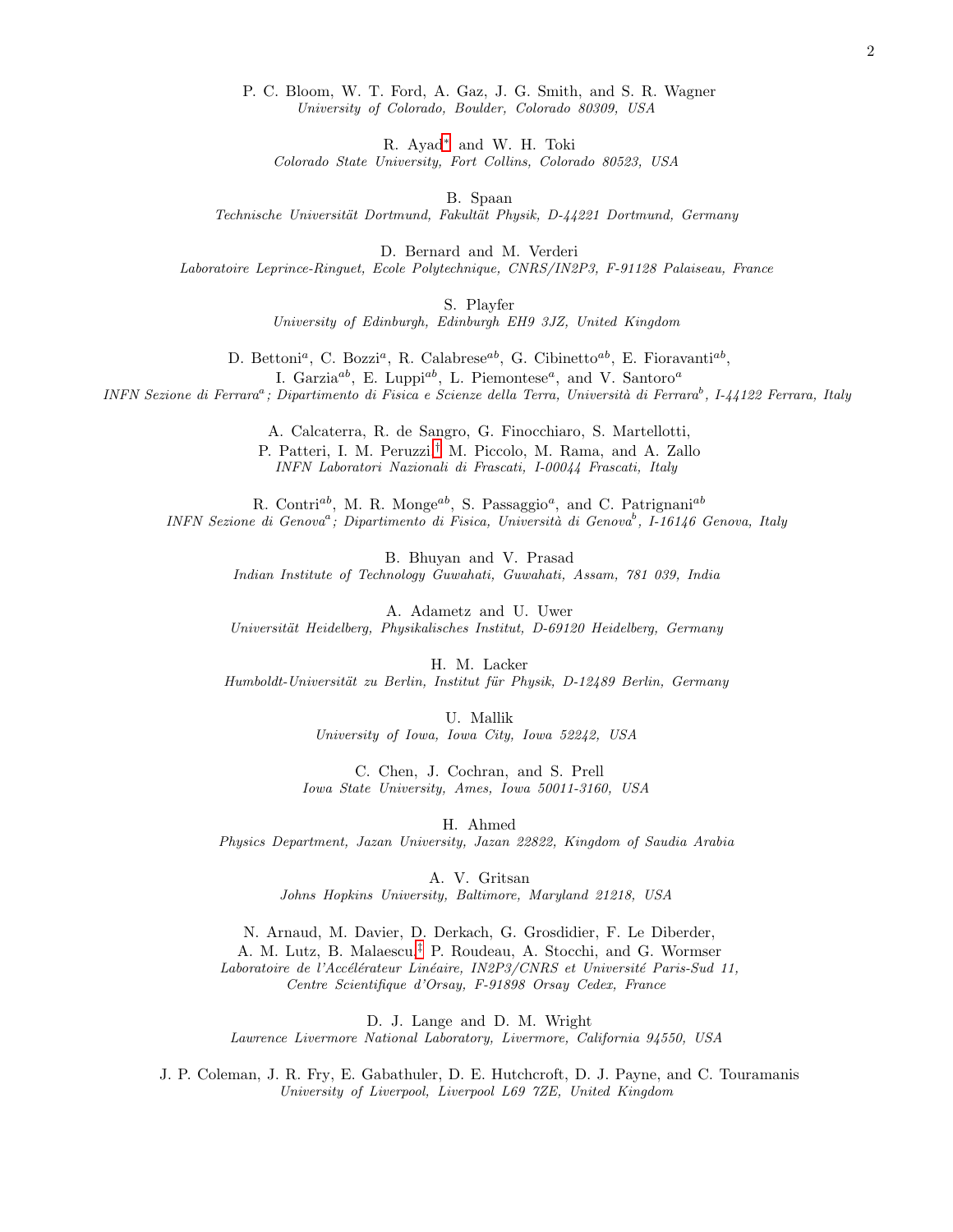A. J. Bevan, F. Di Lodovico, and R. Sacco

Queen Mary, University of London, London, E1 4NS, United Kingdom

G. Cowan

University of London, Royal Holloway and Bedford New College, Egham, Surrey TW20 0EX, United Kingdom

D. N. Brown and C. L. Davis University of Louisville, Louisville, Kentucky 40292, USA

A. G. Denig, M. Fritsch, W. Gradl, K. Griessinger, A. Hafner, and K. R. Schubert Johannes Gutenberg-Universität Mainz, Institut für Kernphysik, D-55099 Mainz, Germany

> R. J. Barlow[§](#page-4-3) and G. D. Lafferty University of Manchester, Manchester M13 9PL, United Kingdom

R. Cenci, B. Hamilton, A. Jawahery, and D. A. Roberts University of Maryland, College Park, Maryland 20742, USA

R. Cowan

Massachusetts Institute of Technology, Laboratory for Nuclear Science, Cambridge, Massachusetts 02139, USA

R. Cheaib, P. M. Patel,[¶](#page-4-4) and S. H. Robertson McGill University, Montréal, Québec, Canada H3A 2T8

N. Neri<sup>a</sup> and F. Palombo<sup>ab</sup> INFN Sezione di Milano<sup>a</sup>; Dipartimento di Fisica, Università di Milano<sup>b</sup>, I-20133 Milano, Italy

> L. Cremaldi, R. Godang,[∗∗](#page-4-5) and D. J. Summers University of Mississippi, University, Mississippi 38677, USA

M. Simard and P. Taras Université de Montréal, Physique des Particules, Montréal, Québec, Canada H3C 3J7

> G. De Nardo<sup>ab</sup>, G. Onorato<sup>ab</sup>, and C. Sciacca<sup>ab</sup> INFN Sezione di Napoli<sup>a</sup>; Dipartimento di Scienze Fisiche, Università di Napoli Federico II<sup>b</sup>, I-80126 Napoli, Italy

> > G. Raven

NIKHEF, National Institute for Nuclear Physics and High Energy Physics, NL-1009 DB Amsterdam, The Netherlands

C. P. Jessop and J. M. LoSecco University of Notre Dame, Notre Dame, Indiana 46556, USA

K. Honscheid and R. Kass Ohio State University, Columbus, Ohio 43210, USA

M. Margoni<sup>ab</sup>, M. Morandin<sup>a</sup>, M. Posocco<sup>a</sup>, M. Rotondo<sup>a</sup>, G. Simi<sup>ab</sup>, F. Simonetto<sup>ab</sup>, and R. Stroili<sup>ab</sup> INFN Sezione di Padova<sup>a</sup>; Dipartimento di Fisica, Università di Padova<sup>b</sup>, I-35131 Padova, Italy

> S. Akar, E. Ben-Haim, M. Bomben, G. R. Bonneaud, H. Briand, G. Calderini, J. Chauveau, Ph. Leruste, G. Marchiori, and J. Ocariz Laboratoire de Physique Nucléaire et de Hautes Energies, IN2P3/CNRS, Université Pierre et Marie Curie-Paris6, Université Denis Diderot-Paris7, F-75252 Paris, France

> > M. Biasini<sup>ab</sup>, E. Manoni<sup>a</sup>, and A. Rossi<sup>a</sup>

INFN Sezione di Perugia<sup>a</sup>; Dipartimento di Fisica, Università di Perugia<sup>b</sup>, I-06123 Perugia, Italy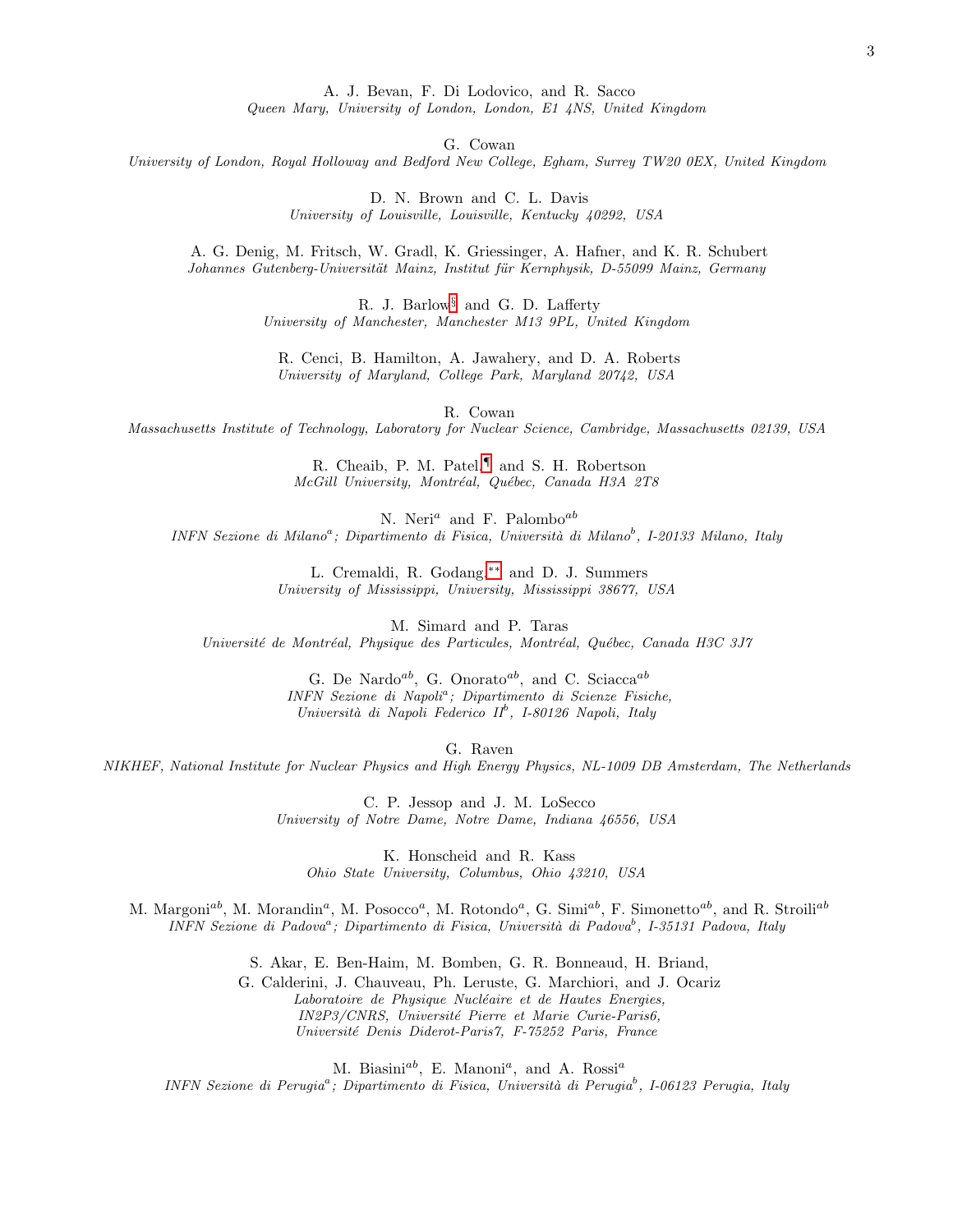C. Angelini<sup>ab</sup>, G. Batignani<sup>ab</sup>, S. Bettarini<sup>ab</sup>, M. Carpinelli<sup>ab</sup>,<sup>[††](#page-4-6)</sup> G. Casarosa<sup>ab</sup>, M. Chrzaszcz<sup>a</sup>,

F. Forti<sup>ab</sup>, M. A. Giorgi<sup>ab</sup>, A. Lusiani<sup>ac</sup>, B. Oberhof<sup>ab</sup>, E. Paoloni<sup>ab</sup>, G. Rizzo<sup>ab</sup>, and J. J. Walsh<sup>a</sup>

INFN Sezione di Pisa<sup>a</sup>; Dipartimento di Fisica, Università di Pisa<sup>b</sup>; Scuola Normale Superiore di Pisa<sup>c</sup>, I-56127 Pisa, Italy

D. Lopes Pegna, J. Olsen, and A. J. S. Smith Princeton University, Princeton, New Jersey 08544, USA

F. Anulli<sup>a</sup>, R. Faccini<sup>ab</sup>, F. Ferrarotto<sup>a</sup>, F. Ferroni<sup>ab</sup>, M. Gaspero<sup>ab</sup>, A. Pilloni<sup>ab</sup>, and G. Piredda<sup>a</sup> INFN Sezione di Roma<sup>a</sup>; Dipartimento di Fisica, Università di Roma La Sapienza<sup>b</sup>, I-00185 Roma, Italy

C. Bünger, S. Dittrich, O. Grünberg, M. Hess, T. Leddig, C. Voß, and R. Waldi Universität Rostock, D-18051 Rostock, Germany

T. Adye, E. O. Olaiya, and F. F. Wilson Rutherford Appleton Laboratory, Chilton, Didcot, Oxon, OX11 0QX, United Kingdom

S. Emery and G. Vasseur CEA, Irfu, SPP, Centre de Saclay, F-91191 Gif-sur-Yvette, France

D. Aston, D. J. Bard, C. Cartaro, M. R. Convery, J. Dorfan, G. P. Dubois-Felsmann, W. Dunwoodie, M. Ebert, R. C. Field, B. G. Fulsom, M. T. Graham, C. Hast, W. R. Innes, P. Kim, D. W. G. S. Leith, D. Lindemann, S. Luitz, V. Luth, H. L. Lynch, D. B. MacFarlane, D. R. Muller, H. Neal, M. Perl,[¶](#page-4-4) T. Pulliam, B. N. Ratcliff, A. Roodman, R. H. Schindler, A. Snyder, D. Su, M. K. Sullivan, J. Va'vra, W. J. Wisniewski, and H. W. Wulsin SLAC National Accelerator Laboratory, Stanford, California 94309 USA

> M. V. Purohit and J. R. Wilson University of South Carolina, Columbia, South Carolina 29208, USA

A. Randle-Conde and S. J. Sekula Southern Methodist University, Dallas, Texas 75275, USA

M. Bellis, P. R. Burchat, and E. M. T. Puccio Stanford University, Stanford, California 94305-4060, USA

M. S. Alam and J. A. Ernst State University of New York, Albany, New York 12222, USA

R. Gorodeisky, N. Guttman, D. R. Peimer, and A. Soffer Tel Aviv University, School of Physics and Astronomy, Tel Aviv, 69978, Israel

> S. M. Spanier University of Tennessee, Knoxville, Tennessee 37996, USA

> J. L. Ritchie and R. F. Schwitters University of Texas at Austin, Austin, Texas 78712, USA

J. M. Izen and X. C. Lou University of Texas at Dallas, Richardson, Texas 75083, USA

F. Bianchi<sup>ab</sup>, F. De Mori<sup>ab</sup>, A. Filippi<sup>a</sup>, and D. Gamba<sup>ab</sup> INFN Sezione di Torino<sup>a</sup>; Dipartimento di Fisica, Università di Torino<sup>b</sup>, I-10125 Torino, Italy

L. Lanceri<sup>ab</sup> and L. Vitale<sup>ab</sup>

INFN Sezione di Trieste<sup>a</sup>; Dipartimento di Fisica, Università di Trieste<sup>b</sup>, I-34127 Trieste, Italy

F. Martinez-Vidal, A. Oyanguren, and P. Villanueva-Perez IFIC, Universitat de Valencia-CSIC, E-46071 Valencia, Spain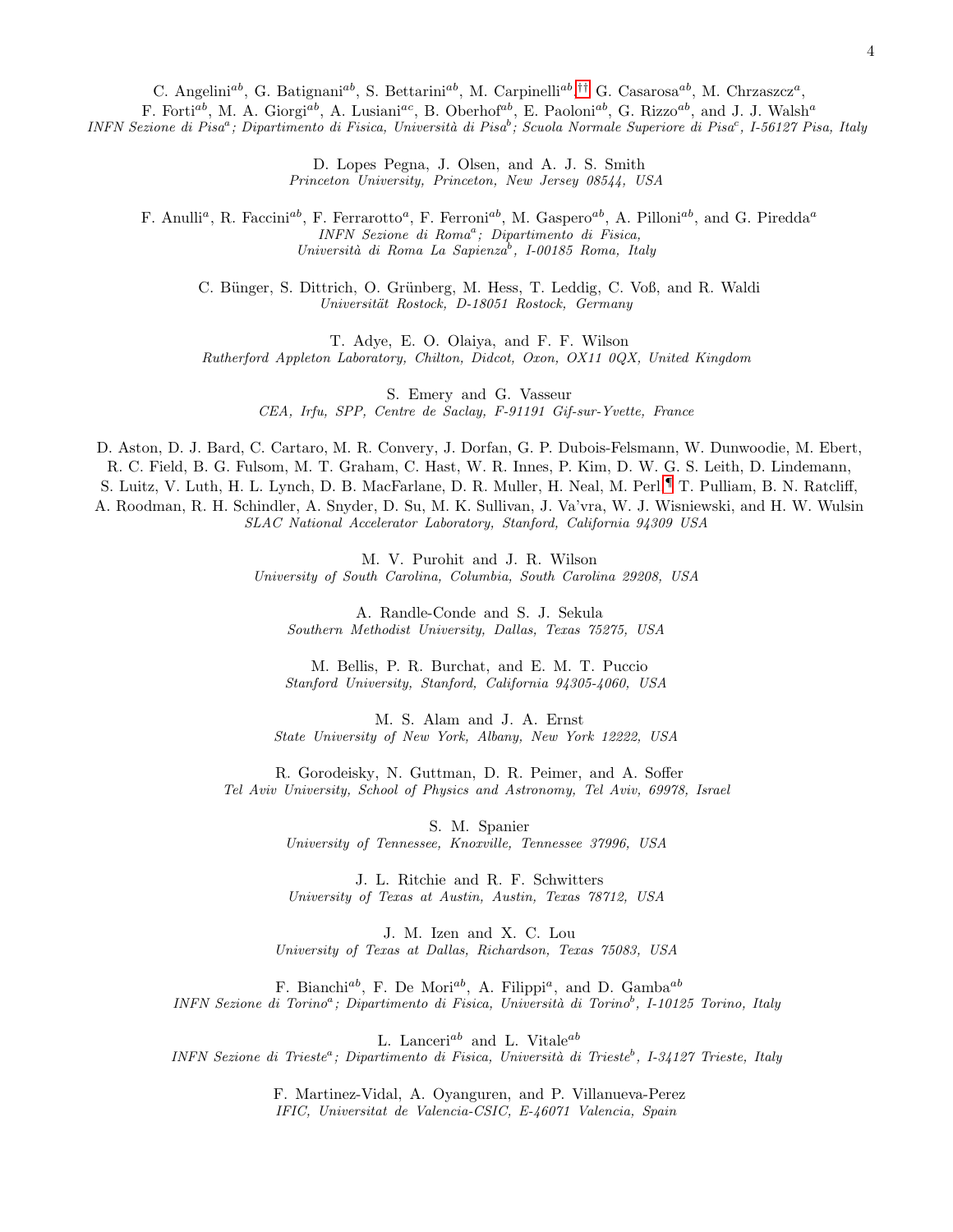J. Albert, Sw. Banerjee, A. Beaulieu, F. U. Bernlochner, H. H. F. Choi, G. J. King, R. Kowalewski,

M. J. Lewczuk, T. Lueck, I. M. Nugent, J. M. Roney, R. J. Sobie, and N. Tasneem

University of Victoria, Victoria, British Columbia, Canada V8W 3P6

T. J. Gershon, P. F. Harrison, and T. E. Latham

Department of Physics, University of Warwick, Coventry CV4 7AL, United Kingdom

H. R. Band, S. Dasu, Y. Pan, R. Prepost, and S. L. Wu University of Wisconsin, Madison, Wisconsin 53706, USA

We report a Dalitz plot analysis of charmless hadronic decays of charged  $B$  mesons to the final state  $K_S^0 \pi^+ \pi^0$  using the full BABAR dataset of 470.9 ± 2.8 million  $B\overline{B}$  events collected at the  $\Upsilon(4S)$  resonance. We measure the overall branching fraction and CP asymmetry to be  $\mathcal{B}(B^+ \to K^0 \pi^+ \pi^0) =$  $(45.9 \pm 2.6 \pm 3.0^{+8.6}_{-0.0}) \times 10^{-6}$  and  $A_{CP} (B^+ \to K^0 \pi^+ \pi^0) = 0.07 \pm 0.05 \pm 0.03^{+0.02}_{-0.03}$ , where the uncertainties are statistical, systematic, and due to the signal model, respectively. This is the first measurement of the branching fraction for  $B^+ \to K^0 \pi^+ \pi^0$ . We find first evidence of a CP asymmetry in  $B^+ \to K^*(892)^+ \pi^0$  decays:  $A_{CP} (B^+ \to K^*(892)^+ \pi^0) = -0.52 \pm 0.14 \pm 0.04^{+0.04}_{-0.02}$ . The significance of this asymmetry, including systematic and model uncertainties, is 3.4 standard deviations. We also measure the branching fractions and CP asymmetries for three other intermediate decay modes.

PACS numbers: 13.25.Hw, 12.15.Hh, 11.30.Er

# I. INTRODUCTION

The Cabibbo-Kobayashi-Maskawa (CKM) mechanism [\[1](#page-16-0), [2\]](#page-16-1) for quark mixing describes all weak charged current transitions between quarks in terms of a unitarity matrix with four parameters: three rotation angles and an irreducible phase. The unitarity of the CKM matrix is usually expressed as triangle relationships among its elements. The interference between tree-level and loop ("penguin") amplitudes can give rise to direct CP violation, which is sensitive to the angles of the Unitarity Triangle, denoted  $\alpha$ ,  $\beta$ , and  $\gamma$ . Measurements of the parameters of the CKM matrix provide an important test of the Standard Model (SM) since any deviation from unitarity or discrepancies between measurements of the same parameter in different decay processes would imply a possible signature of new physics. Tree amplitudes in  $B \to K^*\pi$  decays are sensitive to  $\gamma$ , which can be extracted from interferences between the intermediate states that populate the  $K\pi\pi$  Dalitz plane. However, these amplitudes are Cabibbo-suppressed relative to contributions carrying a different phase and involving radiation of either a gluon (QCD penguin) or photon (electroweak penguin or EWP) from a loop.

QCD penguin contributions can be eliminated by constructing a linear combination of the weak decay amplitudes for  $B^+ \to K^*\pi$  to form a pure isospin  $I = \frac{3}{2}$ state [\[3](#page-16-2)]:

<span id="page-4-7"></span>
$$
A_{\frac{3}{2}} = A\left(K^{*0}\pi^{+}\right) + \sqrt{2}A\left(K^{*+}\pi^{0}\right). \tag{1}
$$

Since all transitions from  $I = \frac{1}{2}$  to  $I = \frac{3}{2}$  states occur via only  $\Delta I = 1$  operators,  $A_{\frac{3}{2}}$  is free from QCD contributions. The weak phase of  $A_{\frac{3}{2}}$  is often denoted as

<span id="page-4-8"></span>
$$
\Phi_{\frac{3}{2}} = -\frac{1}{2} \text{Arg}\left(\bar{A}_{\frac{3}{2}} / A_{\frac{3}{2}}\right),\tag{2}
$$

where  $\bar{A}_{\frac{3}{2}}$  is the CP conjugate of the amplitude in Eq. [\(1\)](#page-4-7). The phase  $\Phi_{\frac{3}{2}}$  in Eq. [\(2\)](#page-4-8) is the CKM angle  $\gamma$  in the absence of EWP contributions [\[4\]](#page-16-3).

Measurements of the rates and CP asymmetries in  $B \to K\pi$  have generated considerable interest because of possible hints of new-physics contributions [\[5](#page-16-4), [6\]](#page-16-5). Of particular interest is the difference,  $\Delta A_{CP}$ , between the CP asymmetry in  $B^+ \to K^+\pi^0$  and the CP asymmetry in  $B^0 \to K^+\pi^-$ , which in the SM is expected to be consistent with zero within the theoretical uncertainties assuming U-spin symmetry and in the absence of colorsuppressed tree and electroweak amplitudes [\[7,](#page-16-6) [8\]](#page-16-7). Using the average values of  $A_{CP}$  of  $K^+\pi^0$  and  $K^+\pi^-$  decays [\[9\]](#page-16-8),  $\Delta A_{CP}$  (K $\pi$ ) is

<span id="page-4-9"></span>
$$
\Delta A_{CP} (K\pi) = A_{CP} (K^+\pi^0) - A_{CP} (K^+\pi^-) = 0.122 \pm 0.022, \tag{3}
$$

which differs from zero by 5.5 standard deviations. Unfortunately, hadronic uncertainties prevent a clear interpretation of these results in terms of the new-physics implications [\[3](#page-16-2), [10](#page-16-9)]. Additional information can be obtained through studies of the related vector-pseudoscalar

<span id="page-4-0"></span><sup>∗</sup>Now at: University of Tabuk, Tabuk 71491, Saudi Arabia

<span id="page-4-1"></span><sup>†</sup>Also at: Universit`a di Perugia, Dipartimento di Fisica, I-06123 Perugia, Italy

<span id="page-4-2"></span> $\frac{1}{4}$ Now at: Laboratoire de Physique Nucléaire et de Hautes Energies, IN2P3/CNRS, F-75252 Paris, France

<span id="page-4-3"></span><sup>§</sup>Now at: University of Huddersfield, Huddersfield HD1 3DH, UK ¶Deceased

<span id="page-4-5"></span><span id="page-4-4"></span><sup>∗∗</sup>Now at: University of South Alabama, Mobile, Alabama 36688, USA

<span id="page-4-6"></span><sup>††</sup>Also at: Universit`a di Sassari, I-07100 Sassari, Italy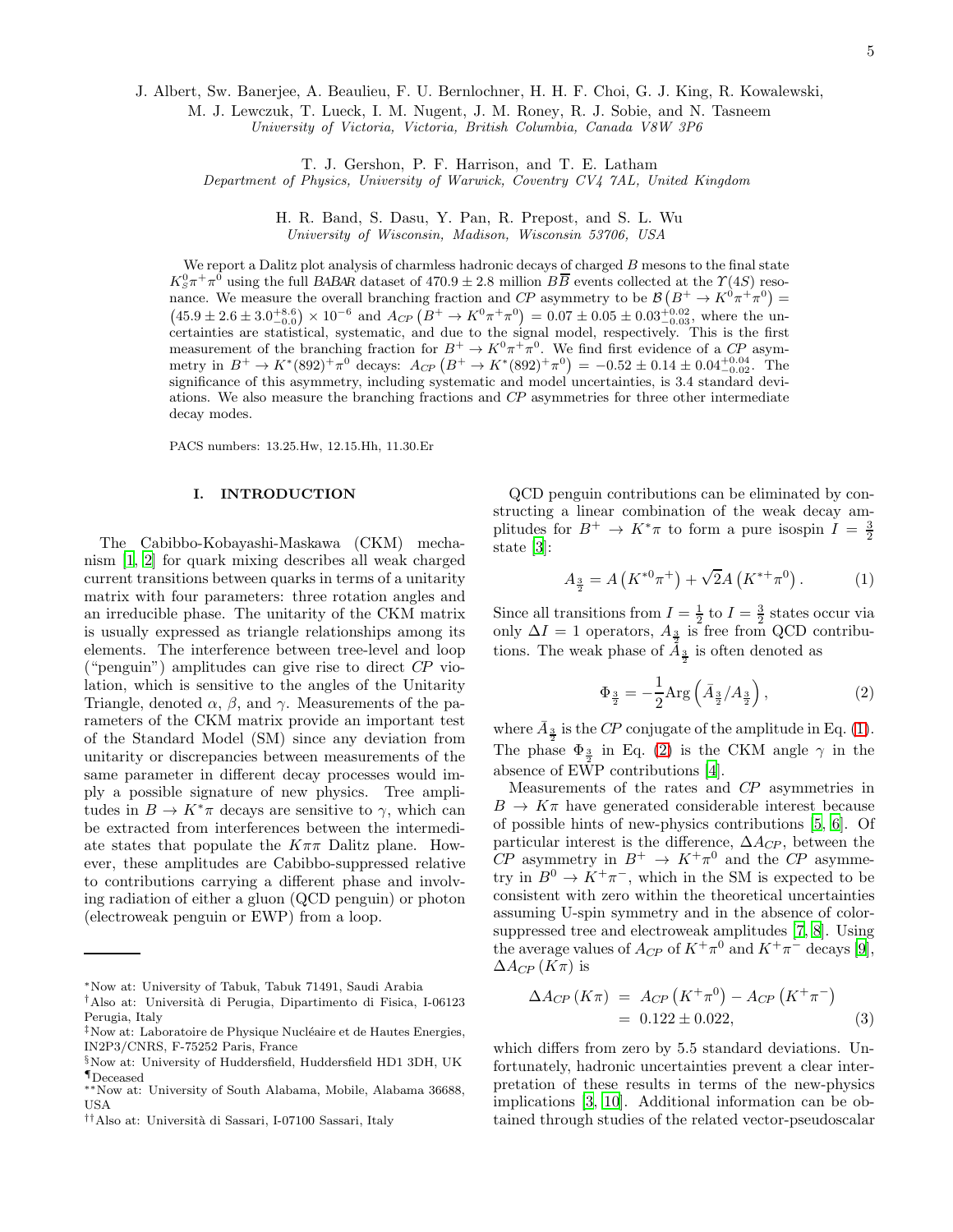decays  $B \to K^*\pi$  and  $B \to K\rho$  [\[11](#page-16-10)[–13\]](#page-16-11), for which the ratios of tree-to-penguin amplitudes are expected to be two to three times larger than for  $B \to K\pi$  decays. Hence,  $B \to K^*\pi$  and  $B \to K\rho$  decays could have considerably larger CP asymmetries.

In this article, we present the results from an amplitude analysis of  $B^+ \to K^0_s \pi^+ \pi^0$  decays. The inclusion of charge conjugate processes is implied throughout this article, except when referring to CP asymmetries. This is the first Dalitz plot analysis of this decay by BABAR; the only previous BABAR analysis of this decay was restricted to measuring the branching fraction and CP asymmetry of  $B^+ \to K^0 \rho^+$  [\[14\]](#page-16-12). An upper limit on the branching fraction for  $B^+ \to K^0 \pi^+ \pi^0$  was set by the CLEO Collaboration:  $\mathcal{B}(B^+ \to K^0 \pi^+ \pi^0) < 66 \times 10^{-6}$  [\[15\]](#page-16-13).

Two contributions to the  $K_s^0 \pi^+ \pi^0$  final state arise from the resonant decays  $B^+ \to K^*(892)^0 \pi$ and  $B^+ \to K^*(892)^+ \pi^0$ . Although both the rate and CP asymmetries for  $B^+ \to K^*(892)^0 \pi^+$  have been well measured, with  $K^{*0} \to K^+\pi^-$ , by both the BABAR [\[16\]](#page-16-14) and Belle [\[17](#page-16-15)] Collaborations, the measurements of the rate and CP asymmetry for  $B^+ \to K^*(892)^+ \pi^0$  [\[18\]](#page-16-16) have significant statistical uncertainties and could benefit from the additional information provided by a full amplitude analysis. In Table [I](#page-5-0) we review the existing measurements of the rates and  $C\!P$  asymmetries in the  $B \to K^*(892)\pi$ system.

TABLE I: Average values of the branching fractions  $\beta$  and CP asymmetries  $A_{CP}$  for  $B \to K^*(892)\pi$  decays as determined by the Heavy Flavor Averaging Group [\[9\]](#page-16-8).

<span id="page-5-0"></span>

| Mode          | $B(10^{-6})$        | $A_{CP}$           | References        |
|---------------|---------------------|--------------------|-------------------|
| $K^{*+}\pi^-$ | $8.5 \pm 0.7$       | $-0.23 \pm 0.06$   | $[19 - 22]$       |
| $K^{*+}\pi^0$ | $8.2 + 1.8$         | $-0.06 \pm 0.24$   | $\left[18\right]$ |
| $K^{*0}\pi^+$ | $9.9_{-0.9}^{+0.8}$ | $-0.038 \pm 0.042$ | [16, 17]          |
| $K^{*0}\pi^0$ | $2.5 \pm 0.6$       | $-0.15 \pm 0.13$   | [19, 23]          |

This article is organised as follows. The isobar model used to parameterize the complex amplitudes describing the intermediate resonances contributing to the  $K_S^0 \pi^+ \pi^0$ final state is presented in Section [II.](#page-5-1) A brief description of the BABAR detector and the dataset is given in Section [III.](#page-7-0) The event reconstruction and selection are discussed in detail in Section [IV,](#page-7-1) the background study in Section [V,](#page-8-0) and a description of the extended maximum likelihood fit in Section [VI.](#page-9-0) The results are given in Section [VII,](#page-10-0) and a study of the systematic uncertainties is presented in Section [VIII.](#page-14-0) In Section [IX,](#page-15-0) we provide a summary and conclusion, discussing the results and combining the branching fractions and CP asymmetries for the decays  $B^+ \to K^*(892)^0 \pi^+, B^+ \to K_0^*(1430)^0 \pi^+,$ and  $B^+ \to K^*(892)^+ \pi^0$  with previous BABAR results obtained from the final states  $B^+ \to K^+\pi^-\pi^+$  and  $B^+ \to K^+ \pi^0 \pi^0$ .

# <span id="page-5-1"></span>II. AMPLITUDE ANALYSIS FORMALISM

A number of intermediate states contribute to the decay  $B^+ \to K^0_S \pi^+ \pi^0$ . Their individual contributions are measured by performing a maximum likelihood fit to the distribution of events in the Dalitz plot formed from the two variables,  $m_{K^0_S \pi^+}^2$  and  $m_{\pi^+\pi^0}^2$ . We use the Laura++ [\[24\]](#page-17-3) software to perform this fit.

The total signal amplitudes for the  $B^+$  and the  $B^$ decays are given in the isobar formalism by [\[25](#page-17-4), [26](#page-17-5)]

<span id="page-5-2"></span>
$$
A\left(m_{K_S^0\pi^+}^2, m_{\pi^+\pi^0}^2\right) = \sum_j c_j F_j\left(m_{K_S^0\pi^+}^2, m_{\pi^+\pi^0}^2\right),\qquad(4)
$$

$$
\bar{A}\left(m_{K_S^0 \pi^-}^2, m_{\pi^- \pi^0}^2\right) = \sum_j \bar{c}_j \bar{F}_j \left(m_{K_S^0 \pi^-}^2, m_{\pi^- \pi^0}^2\right),\tag{5}
$$

where  $c_j$  is the complex coefficient for a given resonant decay mode j contributing to the Dalitz plot. This complex coefficient contains the weak-interaction phase dependence that is measured relative to one of the contributing resonant channels. In this article we report results for the relative phases between each pair of amplitudes.

The function  $F_j$  describes the dynamics of the decay amplitudes and is the product of a resonant lineshape  $(R_i)$ , two Blatt-Weisskopf barrier factors [\[27\]](#page-17-6)  $(X_L)$ , and an angular-dependent term  $(T_{j,L})$  [\[28](#page-17-7)]:

$$
F_j = R_j \times X_L(|\vec{p}|, |\vec{p}_0|) \times X_L(|\vec{q}|, |\vec{q}_0|) \times T_{j,L}(\vec{p}, \vec{q}), (6)
$$

where  $L$  is the orbital angular momentum between the intermediate resonance and the bachelor particle (the bachelor particle is the daughter of the B decay that does not arise from the resonance),  $\vec{q}$  is the momentum of one of the daughters of the resonance in the rest frame of the resonance,  $\vec{p}$  is the momentum of the bachelor particle in the rest frame of the resonance, and  $\vec{p}_0$  and  $\vec{q}_0$  are the values of  $\vec{p}$  and  $\vec{q}$ , respectively, at the nominal mass of the resonance. The Blatt-Weisskopf barrier factors are given by

$$
X_{L=0}(|\vec{u}|, |\vec{u}_0|) = 1, \tag{7}
$$

$$
X_{L=1}(|\vec{u}|, |\vec{u}_0|) = \sqrt{\frac{1+z_0}{1+z}}, \tag{8}
$$

$$
X_{L=2}(|\vec{u}|, |\vec{u}_0|) = \sqrt{\frac{(z_0 - 3)^2 + 9z_0}{(z - 3)^2 + 9z}},
$$
(9)

where  $z = (|\vec{u}| r_{BW})^2$ ,  $z_0 = (|\vec{u}_0| r_{BW})^2$ ,  $\vec{u}$  is either  $\vec{q}$  or  $\vec{p}$ , and  $r_{BW} = 4.0 \left( \frac{GeV}{c} \right)^{-1}$  is the meson radius parameter. The uncertainty in  $r_{BW}$ , used for systematic variations, is  $\pm 2$  (GeV/c)<sup>-1</sup> for the K<sup>\*</sup> resonances, and ranges from −1.0 to +2.0  $({\text{GeV}}/c)^{-1}$  for the  $\rho(770)^{+}$  [\[28\]](#page-17-7). The angular term depends on the spin of the resonance and is given by [\[29,](#page-17-8) [30\]](#page-17-9)

$$
T_{j,L=0} = 1, \t\t(10)
$$

$$
T_{j,L=1} = -2\vec{p}.\vec{q}, \qquad (11)
$$

$$
T_{j,L=2} = \frac{4}{3} \left[ 3 \left( \vec{p} \cdot \vec{q} \right)^2 - \left( |\vec{p}| \left| \vec{q} \right| \right)^2 \right]. \tag{12}
$$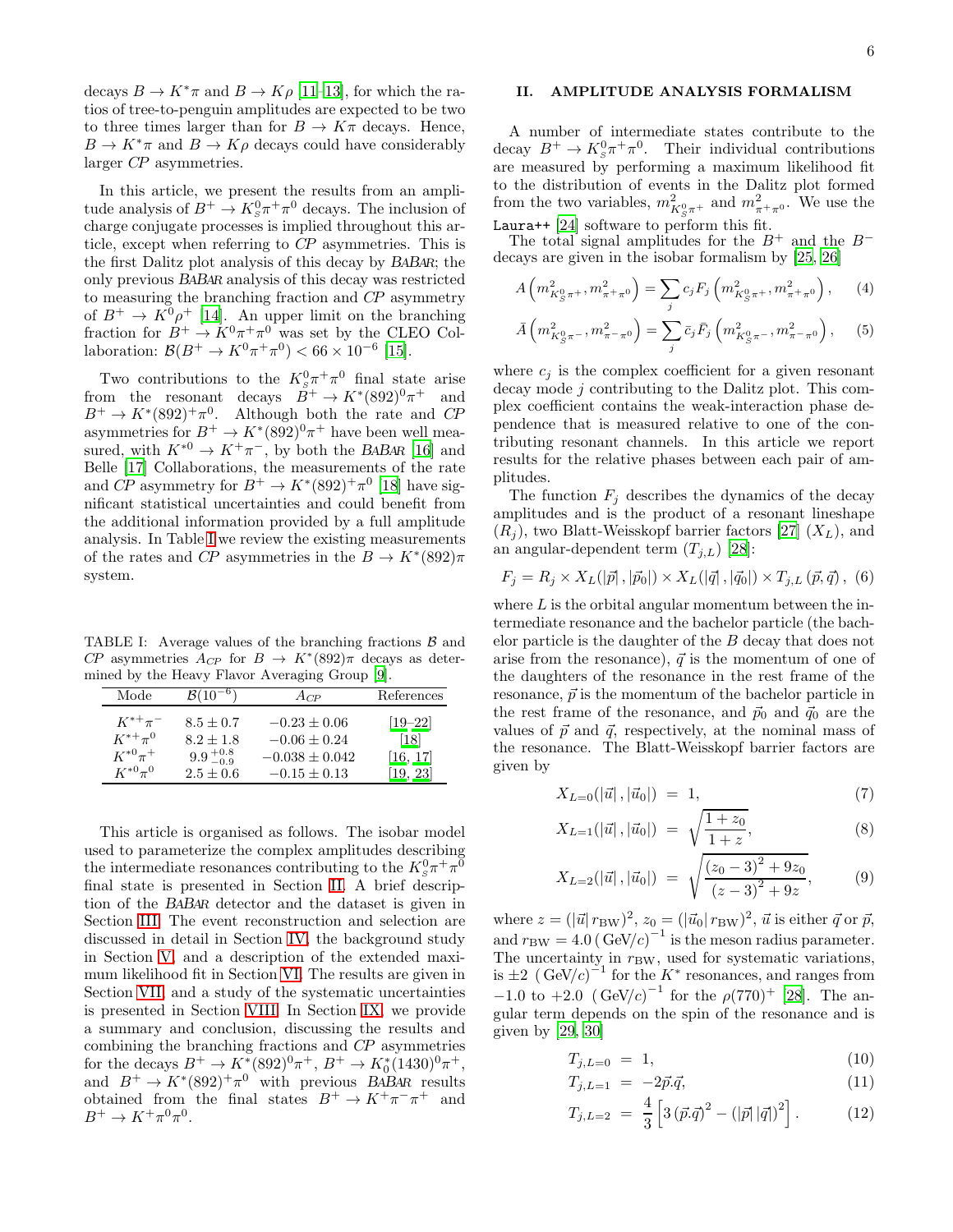

<span id="page-6-0"></span>FIG. 1: Schematic representation of the definitions of  $\vec{q}$  and  $\vec{p}$ used in this analysis for the (left)  $K_S^0 \pi^+$ , (center)  $K_S^0 \pi^0$ , and (right)  $\pi^+\pi^0$  resonances.

<span id="page-6-1"></span>TABLE II: Parameters of the Dalitz plot model for  $B^+ \to K_S^0 \pi^+ \pi^0$  used in the nominal fit. The mass and width of the  $\rho(770)^+$  and their uncertainties are taken from the analyses by the ALEPH [\[31\]](#page-17-10) and CMD2 [\[32](#page-17-11)] Collaborations. All other parameters are taken from Ref. [\[28\]](#page-17-7). The resonance shapes are a Gounaris-Sakurai (GS) function, a relativistic Breit-Wigner (RBW) function, or based on measurements by the LASS Collaboration [\[33\]](#page-17-12), with a the scattering length and r the effective range of the LASS parametrization.

|                     | Resonance Lineshape | Parameters                                       |                 |
|---------------------|---------------------|--------------------------------------------------|-----------------|
|                     |                     | Resonance mass                                   | Width           |
|                     |                     | (MeV/c <sup>2</sup> )                            | (MeV)           |
| $\rho(770)^{+}$     | GS                  | $775.5 \pm 0.6$                                  | $148.2 \pm 0.8$ |
| $K^*(892)^+$        | <b>RBW</b>          | $891.7 \pm 0.3$                                  | $50.8 + 0.9$    |
| $K^*(892)^0$        | <b>RBW</b>          | $896.1 \pm 0.2$                                  | $50.7 \pm 0.6$  |
| $(K\pi)^{*0/+}_{0}$ | LASS                | $1412 + 50$                                      | $294 \pm 80$    |
|                     |                     | $m_{\text{cutoff}} = 1800 \,\text{MeV}/c^2$ [16] |                 |
|                     |                     | $a = 2.1 \pm 0.1 \, (\text{GeV}/c)^{-1} \, [16]$ |                 |
|                     |                     | $r = 3.3 \pm 0.3 \; (\text{GeV}/c)^{-1} \; [16]$ |                 |

The choice of which resonance daughter is defined to carry the momentum  $\vec{q}$  is a matter of convention. However, its definition is important when comparing measurements from different experiments. In Fig. [1,](#page-6-0) we illustrate the momentum definitions used for the  $K_s^0 \pi^+$ ,  $K_s^0 \pi^0$ , and  $\pi^+ \pi^0$  resonance combinations.

Table [II](#page-6-1) lists the resonances used to model the signal. We determine a nominal model from data by studying changes in the log likelihood values for the best fit when omitting or adding a resonance to the fit model, as described in Section [VI.](#page-9-0)

For the  $K^*(892)^0$  and  $K^*(892)^+$  resonances, we use a relativistic Breit-Wigner (RBW) lineshape [\[28\]](#page-17-7):

$$
R_j^{\text{RBW}}(m) = \frac{1}{m_0^2 - m^2 - im_0 \Gamma(m)},
$$
 (13)

where m is the two-body invariant mass and  $\Gamma(m)$  is the mass-dependent width. In general, for a resonance decaying to spin-0 particles,  $\Gamma(m)$  can be expressed as

<span id="page-6-2"></span>
$$
\Gamma(m) = \Gamma_0 \left(\frac{|\vec{q}|}{|\vec{q}_0|}\right)^{2L+1} \left(\frac{m_0}{m}\right) X_L(|\vec{q}|, |\vec{q}_0|)^2, \qquad (14)
$$

where  $m_0$  and  $\Gamma_0$  are the nominal mass and width of the resonance.

The Gounaris-Sakurai (GS) parametrization [\[34\]](#page-17-13) is used to describe the lineshape of the  $\rho$  resonance decaying into two pions. The parametrization takes the form

$$
R_j^{\rm GS} = \frac{1 + \Gamma_0 \cdot d/m_0}{m_0^2 - m^2 + f(m) - im_0 \Gamma(m)},\tag{15}
$$

where  $\Gamma(m)$  is given by Eq. [\(14\)](#page-6-2). Expressions for  $f(m)$ , in terms of  $\Gamma_0$  and m, and the constant d can be found in Ref. [\[34](#page-17-13)]. The parameters specifying the  $\rho$  lineshape are taken from Refs. [\[31,](#page-17-10) [32](#page-17-11)], which provides lineshape information derived from fits to  $e^+e^-$  annihilation and  $\tau$ lepton decay data.

For the  $J^P = 0^+$  component of the  $K\pi$  spectrum, denoted  $(K\pi)_0^{*0/+}$  $_{0}^{*0/+}$ , we make use of the LASS parametriza-tion [\[33](#page-17-12)], which consists of a  $K_0^*$  resonant term together with an effective-range, nonresonant component to describe the slowly increasing phase as a function of the  $K\pi$  mass:

$$
R_j^{\text{LASS}} = \frac{m}{|\vec{q}| \cot \delta_B - i |\vec{q}|} +
$$
  

$$
e^{2i\delta_B} \frac{m_0 \Gamma_0 \frac{m_0}{|\vec{q}_0|}}{(m_0^2 - m^2) - im_0 \Gamma_0 \frac{|\vec{q}| m_0}{m |\vec{q}_0|}},
$$
 (16)

where  $\cot \delta_B = \frac{1}{a|\vec{q}|} + \frac{1}{2}r|\vec{q}|$ . The values used for the scattering length  $a$  and the effective range r are given in Table [II.](#page-6-1) The effective-range component has a cutoff imposed at  $1800 \,\text{MeV}/c^2$  [\[16\]](#page-16-14). Integrating separately the resonant term, the effective-range term, and the coherent sum, we find that the  $K_0^*(1430)^0$  and the  $K_0^*(1430)^+$ resonances account for 88% of the sum, and the effective range component 49%; the 37% excess is due to destructive interference between the two terms. The LASS parametrization is the least-well-determined component of the signal model; we discuss the impact of these uncertainties in Section [VIII.](#page-14-0)

The complex coefficients  $c_i$  and  $\bar{c}_i$  in Eqs. [\(4,5\)](#page-5-2) can be parametrized in different ways; we follow the parametrization used in Ref. [\[16](#page-16-14)] as it avoids a bias in the measurement of amplitudes and phases when the resonant components have small magnitudes:

<span id="page-6-3"></span>
$$
c_j = (x_j + \Delta x_j) + i (y_j + \Delta y_j),
$$
  
\n
$$
\bar{c}_j = (x_j - \Delta x_j) + i (y_j - \Delta y_j),
$$
\n(17)

where  $x_j \pm \Delta x_j$  and  $y_j \pm \Delta y_j$  are the real and imaginary parts of the amplitudes. The quantities  $\Delta x_j$  and  $\Delta y_j$  parametrize the CP violation in the decay. The CP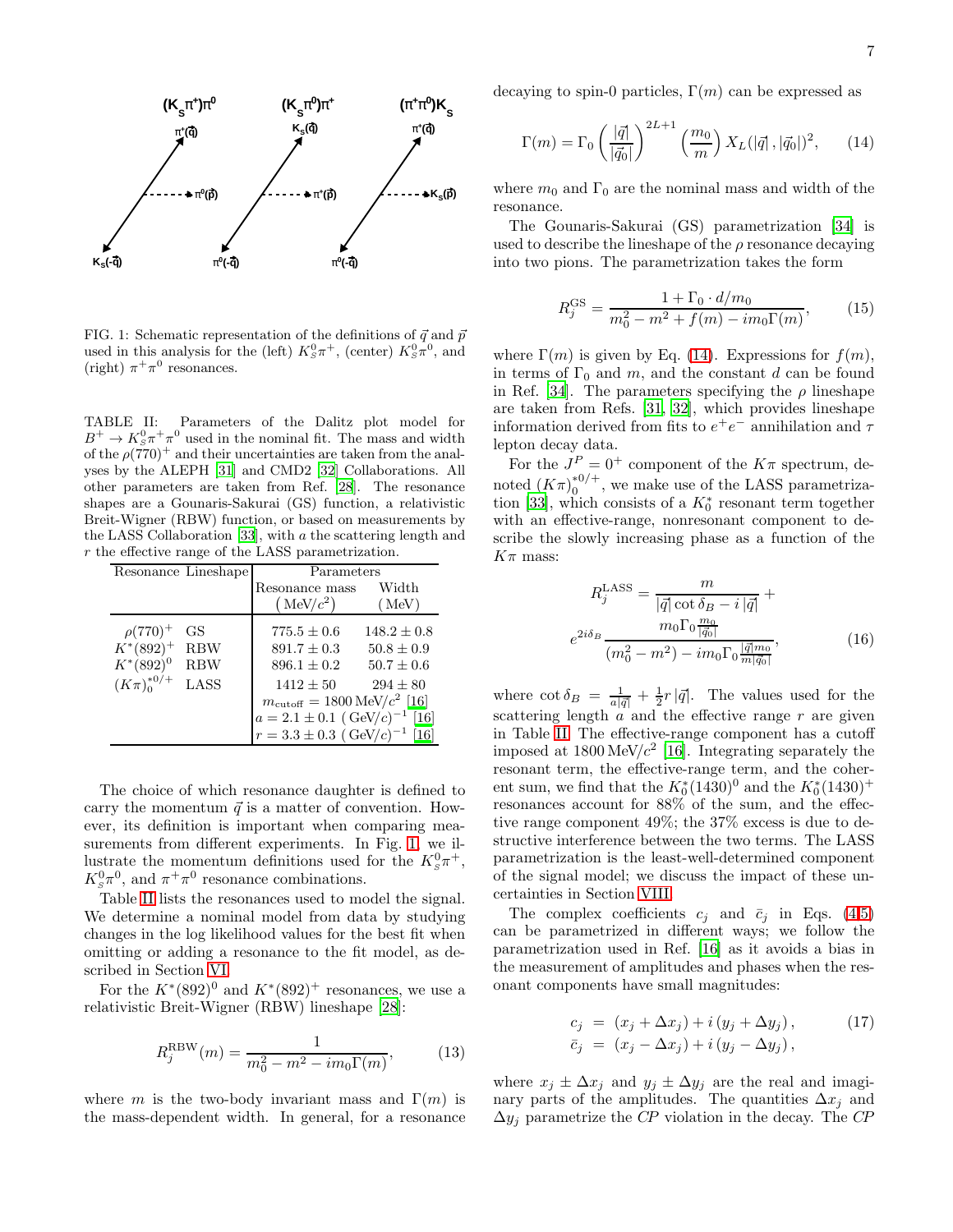asymmetry for a given intermediate state is given by

<span id="page-7-2"></span>
$$
A_{CP,j} = \frac{|\bar{c}_j|^2 - |c_j|^2}{|\bar{c}_j|^2 + |c_j|^2}
$$
 (18)

$$
= -\frac{2(x_j \Delta x_j + y_j \Delta y_j)}{x_j^2 + \Delta x_j^2 + y_j^2 + \Delta y_j^2}.
$$
 (19)

The results quoted for the resonances in the following analysis use fit fractions  $(FF_i)$  as phase-conventionindependent quantities representing the fractional rate of each contribution in the Dalitz plot. The FF for mode  $i$ is defined as

$$
\text{FF}_{j} = \frac{\int \int \left( |c_{j}F_{j}|^{2} + |\bar{c}_{j}\bar{F}_{j}|^{2} \right) dm_{K\pi}^{2} dm_{\pi\pi}^{2}}{\int \int \left( |A|^{2} + |\bar{A}|^{2} \right) dm_{K\pi}^{2} dm_{\pi\pi}^{2}}.
$$
 (20)

The sum of all the fit fractions does not necessarily yield unity due to constructive and destructive interference, as quantified by the interference fit fractions given by [\[30](#page-17-9)]

$$
FF_{ij} = \frac{\int \int 2Re\left[c_{i}c_{j}^{*}F_{i}F_{j}^{*}\right] dm_{K\pi}^{2} dm_{\pi\pi}^{2}}{\int \int \left|\sum_{k} c_{k}F_{k}\right|^{2} dm_{K\pi}^{2} dm_{\pi\pi}^{2}}.
$$
 (21)

The parameters  $x_j$ ,  $\Delta x_j$ ,  $y_j$ , and  $\Delta y_j$  are determined in the fit, except for the reference amplitude. Fit fractions, relative phases, and asymmetries are derived from the fit parameters and their statistical uncertainties determined from pseudo experiments generated from the fit results.

### <span id="page-7-0"></span>III. THE BABAR DETECTOR AND MC SIMULATION

The data used in the analysis were collected with the BABAR detector at the PEP-II asymmetric-energy  $e^+e^-$  collider at SLAC National Accelerator Laboratory. The sample consists of  $429 \text{ fb}^{-1}$  of integrated luminosity recorded at the  $\Upsilon(4S)$  resonance mass ("on-peak") and 45 fb<sup>−</sup><sup>1</sup> collected 40 MeV below the resonance mass ("offpeak") [\[35](#page-17-14)]. The on-peak sample corresponds to the full BABAR  $\Upsilon(4S)$  dataset and contains  $470.9 \pm 2.8$  million  $B\overline{B}$  events [\[30](#page-17-9)]. A detailed description of the BABAR detector is given in Refs. [\[36,](#page-17-15) [37\]](#page-17-16). Charged-particle tracks are measured by means of a five-layer double-sided silicon vertex tracker (SVT) and a 40-layer drift chamber (DCH), both positioned within a solenoid that provides a 1.5 T magnetic field. Charged-particle identification is achieved by combining the information from a ringimaging Cherenkov detector (DIRC) and specific ionization energy loss  $(dE/dx)$  measurements from the DCH and SVT. Photons are detected and their energies measured in a CsI(Tl) electromagnetic calorimeter (EMC). Muon candidates are identified in the instrumented flux return of the solenoid.

We use GEANT4-based software to simulate the detector response and account for the varying beam and experimental conditions [\[38,](#page-17-17) [39\]](#page-17-18). The EvtGen [\[40\]](#page-17-19) and Jetset7.4 [\[41\]](#page-17-20) software packages are used to generate signal and background Monte-Carlo (MC) event samples in order to determine efficiencies and evaluate background contributions for different selection criteria.

# <span id="page-7-1"></span>IV. EVENT SELECTION

We reconstruct  $B^+ \to K_s^0 \pi^+ \pi^0$  candidates from one  $\pi^0$ candidate, one  $K_S^0$  candidate reconstructed from a pair of oppositely charged pions, and a charged pion candidate. The  $\pi^0$  candidate is formed from a pair of neutral energy clusters in the EMC with laboratory energies above 0.05 GeV and lateral moments [\[42](#page-17-21)] between 0.01 and 0.6. We require the invariant mass of the reconstructed  $\pi^0$  to lie in the range  $0.11 < m_{\gamma\gamma} < 0.16$  GeV/ $c^2$ . The  $K_s^0$  candidate is required to have a  $\pi^+\pi^-$  invariant mass within 15 MeV/ $c^2$  of the  $K_s^0$  mass [\[28](#page-17-7)], and a proper decay time greater than  $0.5 \times 10^{-11}$ s. To reduce combinatorial background, we also require that the  $K_S^0$  candidates have a vertex probability greater than  $10^{-6}$  and that the cosine of the angle between the  $K_S^0$  momentum direction and the  $K_S^0$  flight direction (as determined by the interaction point and the  $K_S^0$  vertex) be greater than 0.995. For the  $\pi^+$  candidate, we use information from the tracking systems, the EMC, and the DIRC to select a charged track consistent with the pion hypothesis. We constrain the  $\pi^+$  track and  $K^0_s$  candidate to originate from a common vertex.

Signal events that are misreconstructed with the decay products of one or more daughters completely or partially exchanged with other particles in the rest of the event have degraded kinematic resolution. We refer to these as "self-cross-feed" (SCF) events. This misreconstruction has a strong dependence on the energy of the particles concerned and is more frequent for lowenergy particles, i.e., for decays in the corners of the Dalitz plot. Because of the presence of a  $\pi^0$  in the final state, there is a significant probability for signal events to be misreconstructed due to low-energy photons from the  $\pi^0$  decay. Using a classification based on MC information, we find that in simulated events the SCF fraction depends strongly on the resonant substructure of the signal and ranges from  $34\%$  for  $B^+ \to K^*(892)^+ \pi^0$  to  $50\%$ for  $B^+ \to \rho (770)^+ K^0_s$ . In events simulated uniformly in phase space, hereafter referred to as nonresonant MC, the SCF fraction varies from less than 10% in the center of the Dalitz plot to almost 70% in the two corners of the Dalitz plot, where either the  $\pi^0$  or the  $\pi^+$  has low energy. We describe how the SCF events are handled in Section [VI.](#page-9-0)

In order to suppress the dominant background, due to continuum  $e^+e^- \to q\overline{q}$   $(q=u,d,s,c)$  events, we employ a boosted decision tree (BDT) algorithm that combines four variables commonly used to discriminate jet-like  $q\bar{q}$ events from the more spherical  $B\overline{B}$  events in the  $e^+e^$ center-of-mass (CM) frame. The first of these is the ratio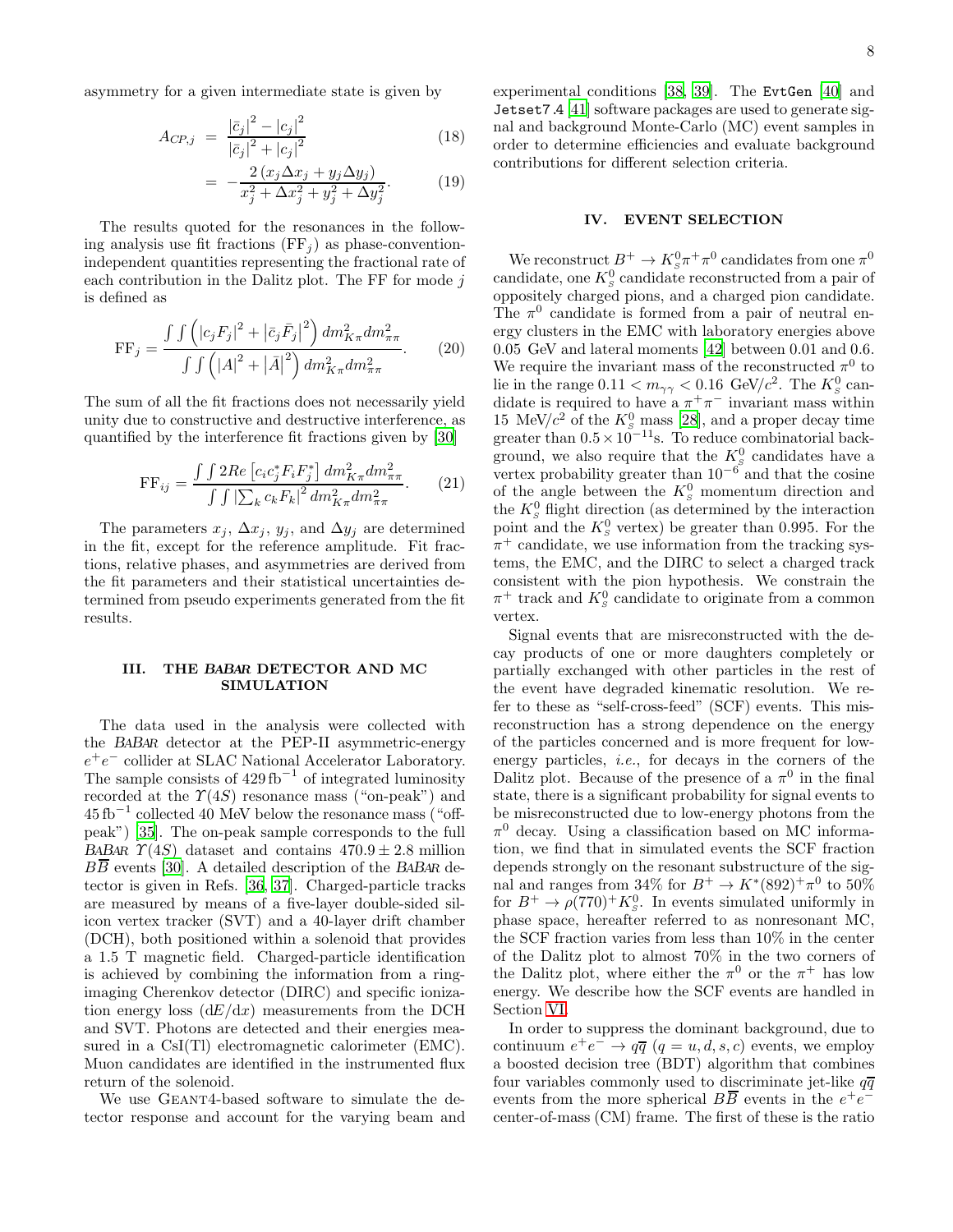of the second-to-zeroth order momentum-weighted Legendre polynomial moments,

$$
\frac{L_2}{L_0} = \frac{\sum\limits_{i \in \text{ROE}} \frac{1}{2} \left( 3 \cos^2 \theta_i - 1 \right) p_i}{\sum\limits_{i \in \text{ROE}} p_i},\tag{22}
$$

where the summations are over all tracks and neutral clusters in the event, excluding those that form the B candidate (the "rest of the event" or ROE);  $p_i$  is the particle momentum, and  $\theta_i$  is the angle between the particle and the thrust axis of the B candidate, hereafter also referred to as the B. The three other variables entering the BDT are the absolute value of the cosine of the angle between the B direction and the collision axis, the zeroth-order momentum-weighted Legendre polynomial moment, and the absolute value of the output of another BDT used for "flavor tagging", i.e., for distinguishing B from  $\overline{B}$  decays using inclusive properties of the decay of the other B meson in the  $\Upsilon(4S) \rightarrow B\overline{B}$  event [\[43](#page-17-22)]. The momentum-weighted Legendre polynomial moments and the cosine of the angle between the B direction and the beam axis are calculated in the  $e^+e^-$  CM frame. The BDT is trained on a sample of signal MC events and offpeak data. We apply a loose criterion on the BDT output of BDT<sub>out</sub>  $> 0.06$ , which retains approximately 70% of the signal while rejecting 92% of the  $q\overline{q}$  background.

In addition to  $BDT_{out}$ , we use two kinematic variables to distinguish the signal from the background:

$$
m_{\rm ES} = \sqrt{E_{\rm X}^2 - \mathbf{p}_B^2},\tag{23}
$$

$$
\Delta E = E_B^* - \sqrt{s}/2, \qquad (24)
$$

where

$$
E_{\rm X} = (s/2 + \mathbf{p}_{e^+e^-} \cdot \mathbf{p}_B) / E_{e^+e^-}, \qquad (25)
$$

and where  $\sqrt{s}$  is the total  $e^+e^-$  CM energy, with  $(E_{e^+e^-}, \mathbf{p}_{e^+e^-})$  and  $(E_B, \mathbf{p}_B)$  the four-momenta of the initial  $e^+e^-$  system and the B candidate, respectively, both measured in the lab frame, while the star indicates the  $e^+e^-$  CM frame. The signal  $m_{\text{ES}}$  distribution for correctly reconstructed events is approximately independent of their position in the  $K_s^0 \pi^+ \pi^0$  Dalitz plot and peaks near the B mass with a resolution of about  $3.4 \text{ MeV}/c^2$ .

We retain all candidates satisfying the following selection criteria:  $5.23 < m_{ES} < 5.29 \text{ GeV}/c^2$  and  $-0.3 <$  $\Delta E$  < 0.3 GeV. The signal region, where the final fit to data is performed, is defined by the tighter criteria 5.260 <  $m_{ES}$  < 5.287 GeV/ $c^2$  and  $-0.20$  <  $\Delta E$  < 0.15 GeV. We also use candidates in the sideband region of  $m_{ES}$  defined by  $5.23 < m_{ES} < 5.26 \text{ GeV}/c^2$  and  $-0.20 < \Delta E < 0.15$  GeV and subtract from distributions for these events the  $B\overline{B}$  background contributions predicted by MC simulations. We then add these distributions to the off-peak data distributions to increase the statistical precision of our model of the Dalitz plot distribution for continuum background.

Each of the  $B$  candidates is refit to determine the Dalitz plot variables. In these fits the  $K_s^0 \pi^+ \pi^0$  invariant mass is constrained to the world average value of the B mass [\[28\]](#page-17-7) to improve position resolution within the Dalitz plot.

We find that 20% of the remaining events in nonresonant MC have two or more candidates. We choose the best candidate in multiple-candidate events based on the highest B-vertex probability. This procedure is found to select a correctly reconstructed candidate more than 60% of the time and does not bias the fit variables.

The reconstruction efficiency over the Dalitz plot is modeled using a two-dimensional (2D) binned distribution based on a generated sample of approximately  $2 \times 10^6$  simulated  $B^+ \to K^0_s \pi^+ \pi^0$  MC events, where the events uniformly populate phase space. All selection criteria are applied except for those corresponding to a  $K\pi$ invariant-mass veto described below, which is taken into account separately. The 2D histogram of reconstructed MC events is then divided by the 2D histogram of the generated MC events. In order to expand regions of phase space with large efficiency variations, the Dalitz plot variables are transformed into "square Dalitz plot" [\[44\]](#page-17-23) coordinates. We obtain an average efficiency, for nonresonant MC events, of approximately 15%. In the likelihood fit we use an event-by-event efficiency that depends on the Dalitz plot position.

# <span id="page-8-0"></span>V. BE BACKGROUNDS

In addition to continuum events, background arises from non-signal  $B\overline{B}$  events. A major source of  $B\overline{B}$ background arises from  $B^+ \to \overline{D}^0 \left(\to K_s^0 \pi^0\right) \pi^+$  decays. To suppress this background, we veto events with  $1.804 < m_{K^0_S \pi^0} < 1.924 \,\text{GeV}/c^2.$ 

The remaining  $B\overline{B}$  backgrounds are studied using MC simulations and classified based on the shape of the  $m_{ES}$ ,  $\Delta E$ , and Dalitz plot distributions. We identify nine categories of  $B\overline{B}$  backgrounds: categories 1, 2 and 3 include different types of three- and four-body B decays involving an intermediate  $D$  meson; categories 4 and 5 include charmless four-body B decays to intermediate resonances where a  $\pi^0$  in the final state is not reconstructed; categories 6 and 7 include two-body B decays with a radiated photon misreconstructed as a  $\pi^0$  decay product or where the  $\pi^0$  arises from the other B decay; category 8 includes charmless three-body B decays where a charged pion is interchanged with a  $\pi^0$  meson from the other B; and finally category 9 includes all other simulated  $B\overline{B}$ background contributions. Within each category, each of the  $m_{ES}$ ,  $\Delta E$ , BDT<sub>out</sub>, and Dalitz plot distributions are formed by combining the contributions of all decay modes in the category. The combinations are done by normalizing the distributions for each decay mode to the expected number of events in the recorded data sample, which is estimated using reconstruction efficiencies determined from MC, the number of  $B\overline{B}$  pairs in the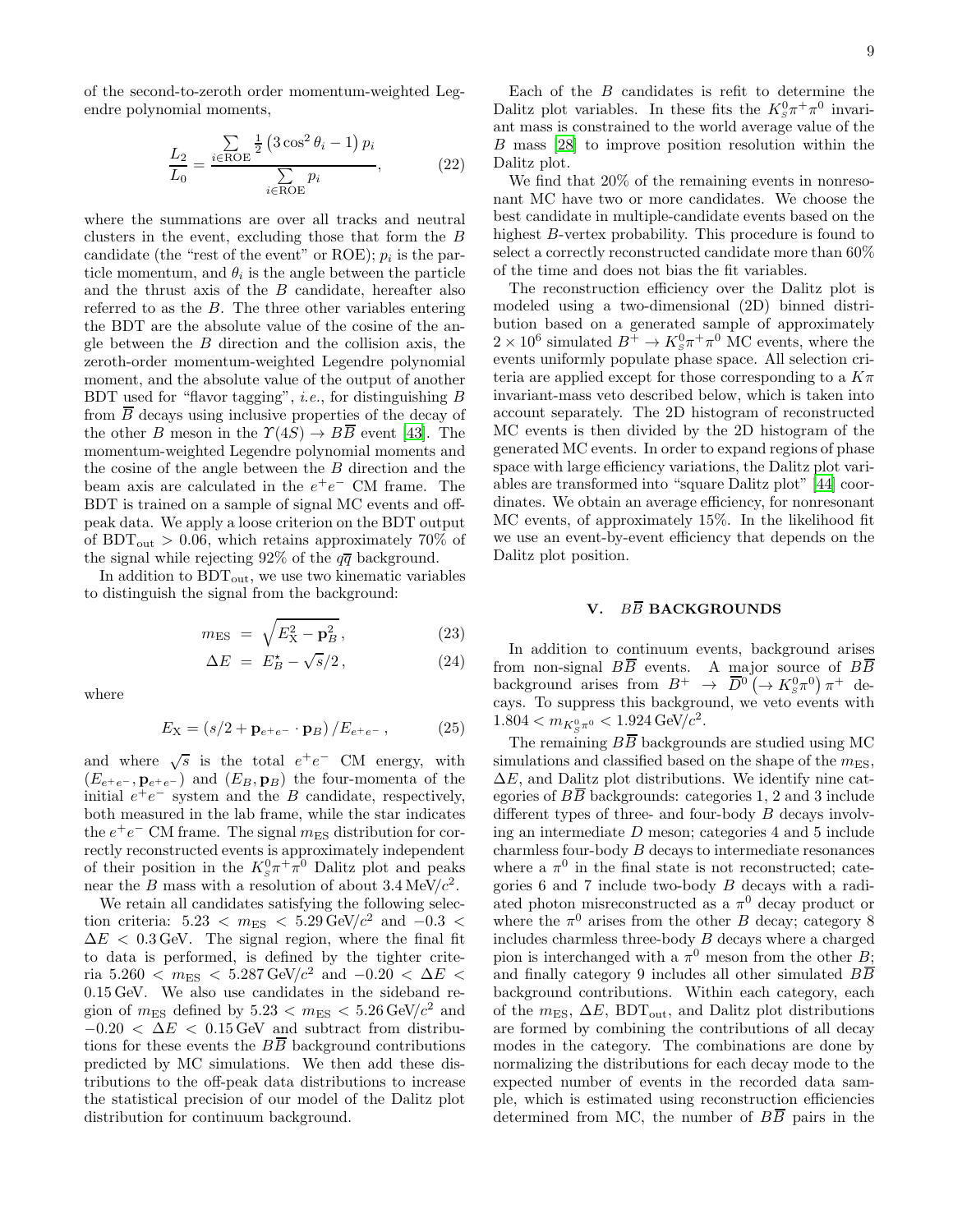recorded data sample, and the branching fractions listed in Refs. [\[9](#page-16-8), [28\]](#page-17-7). For each category, the histograms of  $m_{ES}$ ,  $\Delta E$ , BDT<sub>out</sub>, and the Dalitz plot variables are used as the probability density functions (PDF) in the likelihood fit to data to model the  $B\overline{B}$  background.

#### <span id="page-9-0"></span>VI. THE MAXIMUM LIKELIHOOD FIT

The extended likelihood function is given by

$$
\mathcal{L} = \exp\left(-\sum_{k} N_{k}\right) \times
$$
\n
$$
\prod_{i=1}^{N_{e}} \left[\sum_{k} N_{k} \mathcal{P}_{k}^{i} \left(m_{K_{S}^{0}\pi^{+}}^{2}, m_{\pi^{+}\pi^{0}}^{2}, m_{\text{ES}}, \Delta E, \text{BDT}_{\text{out}}, q_{B}\right)\right],
$$
\n(26)

where  $N_k$  is the number of candidates in each signal or background category  $k, N_e$  is the total number of events in the data sample, and  $\mathcal{P}_k^i$  (the PDF for category k and event  $i$ ) is the product of the PDFs describing the Dalitz plot,  $m_{ES}$ ,  $\Delta E$ , and BDT<sub>out</sub> distributions, with  $q_B$  the charge of the B candidate.

To avoid possible biases in the determination of the fit parameters [\[45](#page-17-24)], we use MC samples to study correlations between the fit variables and the Dalitz plot parameters,  $m_{K^0_S \pi^+}^2$  and  $m_{\pi^+\pi^0}^2$ . We find that for correctly reconstructed signal candidates, the  $\Delta E$  distribution is strongly dependent on  $m_{K^0_S \pi^+}$ . This is mostly due to a dependence of the energy resolution of the  $B$  candidate on the  $\pi^0$  momentum. For SCF signal candidates, both the  $m_{ES}$  and  $\Delta E$  distributions depend on all three two-body invariant masses:  $m_{K^0_S \pi^+}$ ,  $m_{K^0_S \pi^0}$ , and  $m_{\pi^+ \pi^0}$ . The  $m_{ES}$ ,  $\Delta E$ , and BDT<sub>out</sub> distributions for continuum and  $B\overline{B}$  backgrounds have negligible correlations with the Dalitz plot parameters.

For correctly reconstructed signal candidates, the  $m_{\text{ES}}$ and  $\Delta E$  PDFs are parameterized by a Cruijff function, which is given by (omitting normalization factor)

<span id="page-9-2"></span>
$$
f_{\text{Cruijff}}(x) = \exp\left[\frac{-\left(x - m\right)^2}{2\sigma_{L,R}^2 + \alpha_{L,R}\left(x - m\right)^2}\right],\qquad(27)
$$

where  $m$  gives the peak of the distribution and the asymmetric width of the distribution is given by  $\sigma_L$  for  $x < m$ and  $\sigma_R$  for  $x > m$ . The asymmetric modulation is similarly given by  $\alpha_L$  for  $x < m$  and  $\alpha_R$  for  $x > m$ . The  $\Delta E$  PDF parameters are calculated on an event-by-event basis in terms of the  $K_s^0 \pi^+$  invariant mass, as a linear function for  $m_{K^0_S\pi^+}^2 < 20 \,\text{GeV}^2/c^4$  and as a quadratic function for  $m_{K^0_S \pi^+}^2 > 20 \,\text{GeV}^2/c^4$ . These functions are determined by fitting the  $\Delta E$  distribution in large nonresonant MC samples. For the SCF signal, in order to follow the rapid shape variations across the Dalitz plot of the  $m_{\text{ES}}$  and  $\Delta E$  distributions, we divide the Dalitz plot into several regions as illustrated in Fig. [2.](#page-9-1) Each letter indicates whether the dependence is on  $m_{\pi^+\pi^0}^2$ ,  $m_{K^0_S\pi^+}^2$ , or  $m_{K^0_S\pi^0}^2$ . The regions are chosen based on the distribution



<span id="page-9-1"></span>FIG. 2: Diagram illustrating the division of the Dalitz plot into different regions for the definition of the PDFs for selfcrossfeed signal events. Each letter indicates whether the dependence is on  $m_{\pi^+\pi^0}^2$  (A),  $m_{K^0_S\pi^+}^2$  (B), or  $m_{K^0_S\pi^0}^2$  (C). The remaining region of the Dalitz plot (D1) is where we expect to find fewer SCF events, and where the shapes for  $m<sub>ES</sub>$  and  $\Delta E$  are less dependent on their position in the Dalitz plot, further described in Table [III.](#page-10-1)

in the Dalitz plot of the SCF fraction and the mean difference between the true and reconstructed position in the Dalitz plot; we include more regions in areas of the Dalitz plot where these quantities are largest. We use  $m<sub>ES</sub>$  and ∆E PDFs specific to each region, as listed in Table [III.](#page-10-1) Some of the PDFs used in the parametrization of the SCF include Cruijff functions, Chebychev polynomials, Gaussian functions, and two-piece Gaussian (BGauss) functions. A two-piece Gaussian function is an asymmetric Gaussian described by the following functional form (omitting normalization factor)

<span id="page-9-3"></span>
$$
f_{\text{BGauss}}(x) = \exp\left[\frac{-(x-m)^2}{2\sigma_{L,R}^2}\right].\tag{28}
$$

For the continuum background, we use an ARGUS function [\[46\]](#page-17-25) to parameterize the  $m_{ES}$  shape. The  $\Delta E$ distribution is described by a linear function, and the  $BDT_{out}$  distribution by an exponential function. The  $m_{ES}$ ,  $\Delta E$ , and BDT<sub>out</sub> PDFs for  $B\overline{B}$  backgrounds are defined by the sum of the histograms from the MC simulations for decay modes in each background category, as described in Section [V.](#page-8-0)

The continuum and  $B\overline{B}$  background Dalitz plot distributions are included in the likelihood as two-dimensional histograms. For  $B\overline{B}$  backgrounds, we use MC samples. For continuum background, we combine events from the off-peak data and the  $m_{ES}$  sideband in on-peak data, after subtracting contributions from B decays, as described in Section [IV.](#page-7-1) For the 2D histograms, we use the square Dalitz plot coordinates. A linear interpolation between bin centers is applied.

The free parameters in the fit are the yields for signal,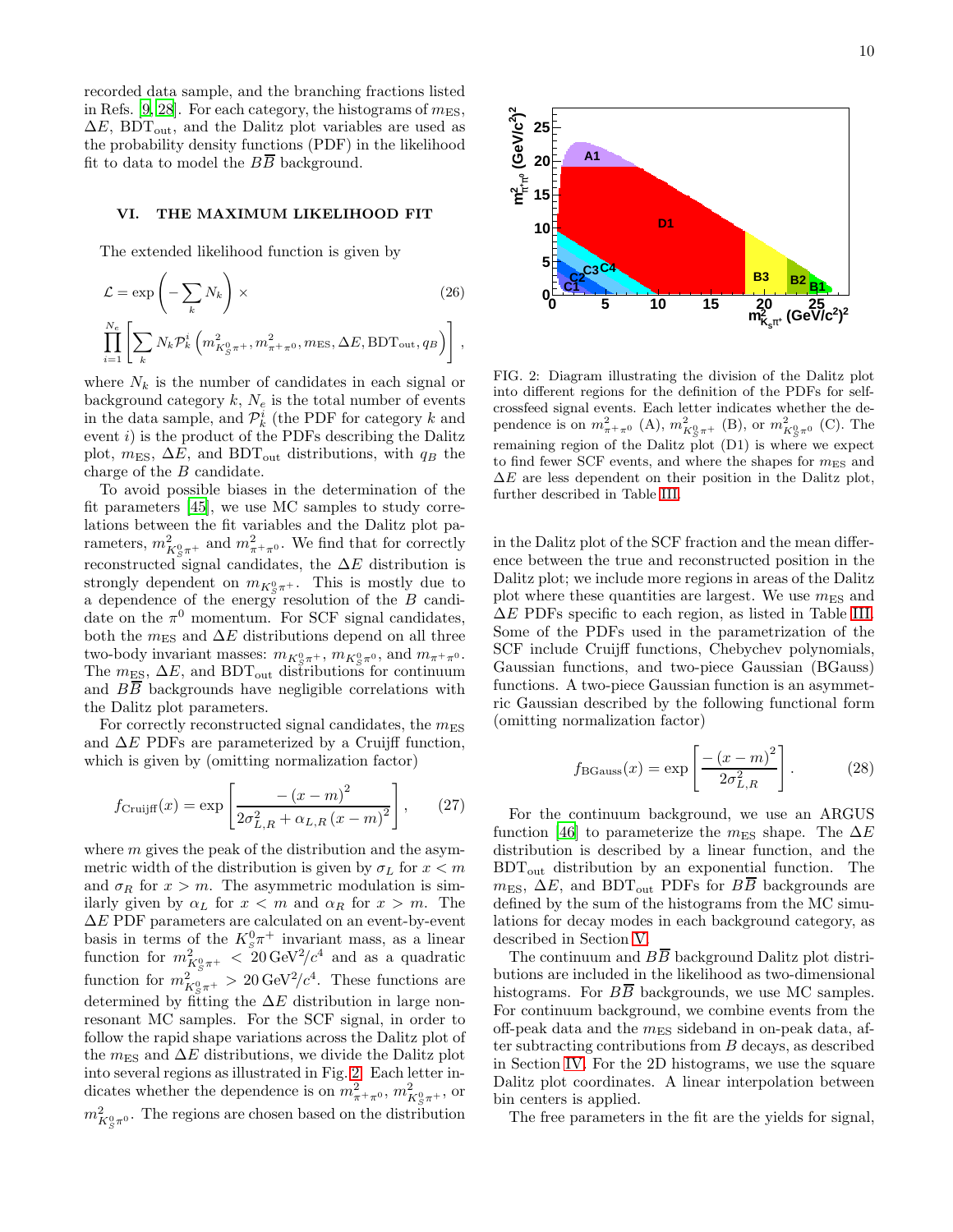<span id="page-10-1"></span>TABLE III: List of PDFs used to describe the  $m_{\text{ES}}$  and  $\Delta E$ self-crossfeed signal distributions in each of the regions of the  $B^+ \to K_S^0 \pi^+ \pi^0$  Dalitz plot shown in Fig. [2.](#page-9-1) The abbreviations correspond to the following functional forms: Cruijff function described in Eq. [\(27\)](#page-9-2) (Cruijff), Chebychev polynomial (Cheb), Gaussian (Gauss), two-piece Gaussian described in Eq. [\(28\)](#page-9-3) (BGauss), and exponential (Exp).

| Dalitz plot region                                         | $m_{ES}$ PDF                                                                                                                                                    | $\Delta E$ PDF                                           |
|------------------------------------------------------------|-----------------------------------------------------------------------------------------------------------------------------------------------------------------|----------------------------------------------------------|
|                                                            | $\begin{array}{c}\nm_{\pi+\pi^0}^2\text{ (A1)}\\ m_{K^0_S\pi^+}^2\text{ (B1)}\n\end{array}\n\begin{array}{c}\n\text{Cruijff} \\ \text{Cheb+Gauss}\n\end{array}$ | Cruifff<br>Exp+Sigmoid                                   |
|                                                            | $(B3)$ Cruijff<br>$m_{K^0_c\pi^0}^2$ (C1) Cheb+Gauss                                                                                                            | $(B2)$ Cheb+Gauss linear+BGauss<br>$Exp+Sigmoid$<br>Cheb |
| (C3)<br>$\left( \text{C4}\right)$<br>Central region $(D1)$ | $(C2)$ Cheb+Gauss<br>Cruijff<br>Cruijff<br>Cruijff                                                                                                              | Cheb<br>Cheb<br>Cruifff<br>Cruifff                       |

continuum background, and  $B\overline{B}$  background categories 1 and 9. The yields for the remaining  $B\overline{B}$  background categories are fixed to the estimated values. All the PDF parameters for the correctly reconstructed m<sub>ES</sub> and  $\Delta E$ PDFs, except for the tail parameters, are determined in the fit. All SCF signal PDF parameters are fixed to values obtained from fits to nonresonant MC events. The endpoint of the ARGUS function is fixed to  $5.289 \,\text{GeV}/c^2$ while the shape parameter is determined in the fit. The slope for the linear function of the  $\Delta E$  PDF and the exponent for the exponential function of the  $BDT_{out}$  PDF for continuum background are similarly determined in the fit. The isobar coefficients, x and y in Eq.  $(18)$ , for all but one of the isobar components are fitted parameters in the fit and are measured relative to the fixed isobar component. The coefficients for the reference isobar are fixed to  $x = 1$  and  $y = 0$ . In total, the fit is performed with 21 free parameters.

TABLE IV: Fit fractions obtained from the fit to data when each additional isobar is added to the fit model one at a time.

<span id="page-10-2"></span>

| Additional isobar | Fit fraction      |
|-------------------|-------------------|
| $\rho(1450)^+$    | $0.042 \pm 0.044$ |
| $K_2^*(1430)^0$   | $0.038 \pm 0.017$ |
| $K_2^*(1430)^+$   | $0.012 \pm 0.020$ |
| $K^*(1680)^0$     | $0.032\pm0.034$   |
| $K^*(1680)^+$     | $0.005 \pm 0.030$ |

We determine a nominal signal Dalitz plot model based on information from previous studies [\[16,](#page-16-14) [18](#page-16-16)[–20\]](#page-17-26), and on the changes in the log likelihood in the fit to data when resonances are added to, or removed from, the list shown in Table [II.](#page-6-1) In these fits to the combined  $B^+$  and  $B^-$  data samples, the CP coefficients  $\Delta x$  and  $\Delta y$  are fixed to zero. We do not find significant contributions in the fit when adding the resonances  $\rho(1450)^+$ ,  $K_2^*(1430)^0$ ,  $K_2^*(1430)^+$ ,  $K^{*}(1680)^{0}$ , or  $K^{*}(1680)^{+}$ , one at a time to the default model. We observe that the fit fractions for these additional resonances, reported in Table [IV,](#page-10-2) are consistent with zero. The most statistically significant of these fit fractions is FF  $(K_2^*(1430)^0 \pi^+) = 0.038 \pm 0.017$ ; since the statistical significance is less than 2 standard deviations, we do not include any of the additional resonances in the nominal fit.

We do not observe an excess of events for invariant masses greater than  $2 \text{ GeV}/c^2$ , suggesting that a nonresonant component, in addition to that included in the LASS parametrization, is not necessary. We observe that if we add a nonresonant component to the fit, the change in log likelihood for the binned data and the fit projections for the  $K_s^0 \pi^+$ ,  $K_s^0 \pi^0$ , and  $\pi^+ \pi^0$  invariant masses are consistent with the expected change due to the additional free parameters in the fit, and do not indicate any statistically significant nonresonant component. We therefore conclude that, with the current level of statistical sensitivity, the base model, which includes the  $\rho(770)^+$ ,  $K^*(892)^+$ ,  $K^*(892)^0$ ,  $(K\pi)_0^{*0}$ , and  $(K\pi)_0^{*+}$  resonances, provides an adequate description of the data.

# <span id="page-10-0"></span>VII. RESULTS

We apply the fit described in Section [VI](#page-9-0) to the 31 876 selected  $B^+ \to K_S^0 \pi^+ \pi^0$  candidates. A first fit is performed on the combined  $B^{\pm}$  sample. We obtain yields of  $1014 \pm 60$  signal events,  $24\,381 \pm 200$  continuum events,  $2745 \pm 70$   $B\overline{B}$  events in category 1, and  $1768 \pm 140$   $B\overline{B}$ events in category 9. The results of the fit are shown in Fig. [3.](#page-11-0) For the purpose of this figure, the contributions of signal events are enhanced by applying the more restrictive selection criteria listed in Table [V.](#page-10-3)

TABLE V: Selection criteria imposed to enhance the contributions of signal events for the results presented in Figs. [3](#page-11-0) and [4.](#page-13-0)

<span id="page-10-3"></span>

| Projection plot                                  | Selections                           |
|--------------------------------------------------|--------------------------------------|
| $m_{\rm ES}$                                     | $-0.05 < \Delta E < 0.05$ GeV        |
|                                                  | $BDT_{\text{out}} > 0.1$             |
| $\Delta E$                                       | $m_{\rm ES} > 5.27 \,\text{GeV}/c^2$ |
|                                                  | $BDT_{out} > 0.1$                    |
| $BDT_{\text{out}}$                               | $m_{\rm ES} > 5.27 \,\text{GeV}/c^2$ |
|                                                  | $-0.05 < \Delta E < 0.05$ GeV        |
| $m_{K^0_S\pi^+}, m_{K^0_S\pi^0}, m_{\pi^+\pi^0}$ | $m_{\rm ES} > 5.27 \,\text{GeV}/c^2$ |
|                                                  | $-0.05<\Delta E<0.05\,\mbox{GeV}$    |
|                                                  | $BDT_{out} > 0.1$                    |

The branching fraction for  $B^+ \to K^0 \pi^+ \pi^0$  is determined from the number of signal events, the efficiency estimated from MC events, and the total number of  $B\overline{B}$ events in data. We take into account differences between the  $\pi^0$  reconstruction efficiency in data and MC events, determined from control samples with either  $\tau$  leptons or initial-state radiation, as a function of  $\pi^0$  momentum  $(\frac{\epsilon_{\text{data}}}{\epsilon_{\text{MC}}}=97.2\%, \text{ averaged over } \pi^0 \text{ momentum})$ . We correct for small biases in the branching fraction, as determined from MC pseudo experiments generated with the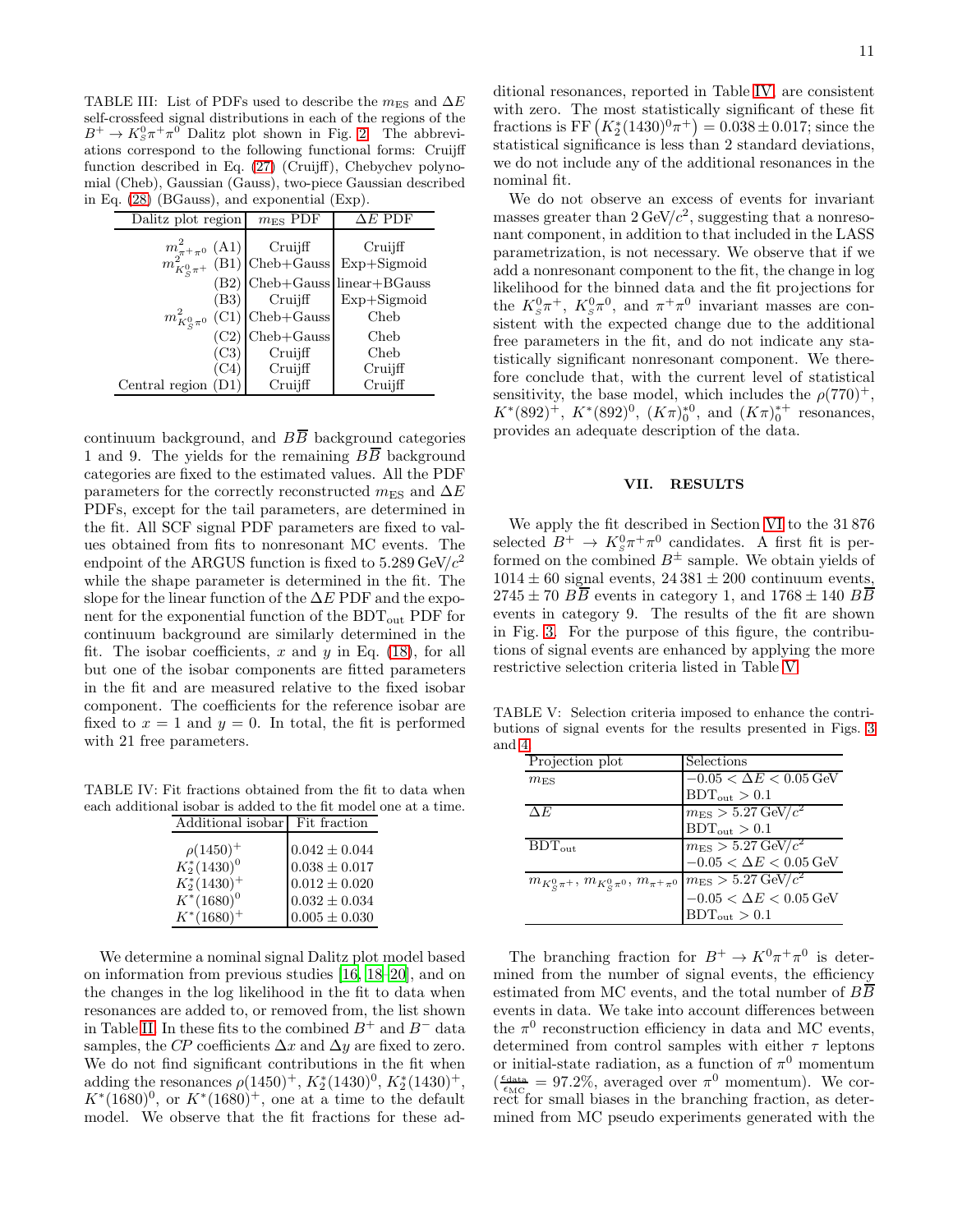

<span id="page-11-0"></span>FIG. 3: Combined  $B^{\pm}$  fit: Measured distributions and fit projections for  $B^{\pm} \to K_S^0 \pi^{\pm} \pi^0$  candidates; (a)  $m_{ES}$ , (b)  $\Delta E$ , (c) BDT<sub>out</sub>, (d)  $m_{K^0_S\pi^+}$ , (e)  $m_{K^0_S\pi^0}$ , and (f)  $m_{\pi^+\pi^0}$ . The points with error bars correspond to data, the solid (blue) curves to the total fit result, the dashed (green) curves to the total background contribution, and the dotted (red) curves to the continuum background component. The dash-dotted curves represent the signal contribution. The projected distributions are obtained from statistically precise pseudo experiments generated using the fit results. For all distributions in each panel, the signal-to-background ratio is increased by applying tighter selection requirement on  $m_{ES}$ ,  $\Delta E$ , and/or BDT<sub>out</sub>, listed Table [V.](#page-10-3)

same number of signal events and resonance composition as found in the fit to data. We divide the partial branching fraction of  $B^+ \to K^0_s (\to \pi^+ \pi^-) \pi^+ \pi^0$  by the branching fraction for  $K^0_s \to \pi^+\pi^-$ , and multiply the result by a factor of 2 to account for  $K<sub>L</sub><sup>0</sup>$  decay, to obtain the branching fraction result  $\mathcal{B}(B^+ \to K^0 \pi^+ \pi^0) =$  $(45.9 \pm 2.6 \pm 3.0^{+8.6}_{-0.0}) \times 10^{-6}$ , where the first uncertainty is statistical, the second is systematic, and the third is due to assumptions made concerning the signal model. The latter two uncertainties are described in Section [VIII](#page-14-0) and the breakdown of the systematic uncertainties is detailed in Table [XI.](#page-18-0)

We measure amplitudes and phases relative to each of the five two-body decays in the signal model to take advantage of the smaller uncertainty observed when measuring the relative phases of the two pairs of decays with same-charge  $K^*$  resonances. Table [VI](#page-12-0) lists the relative phase,  $\phi$ , between each pair of two-body decays in the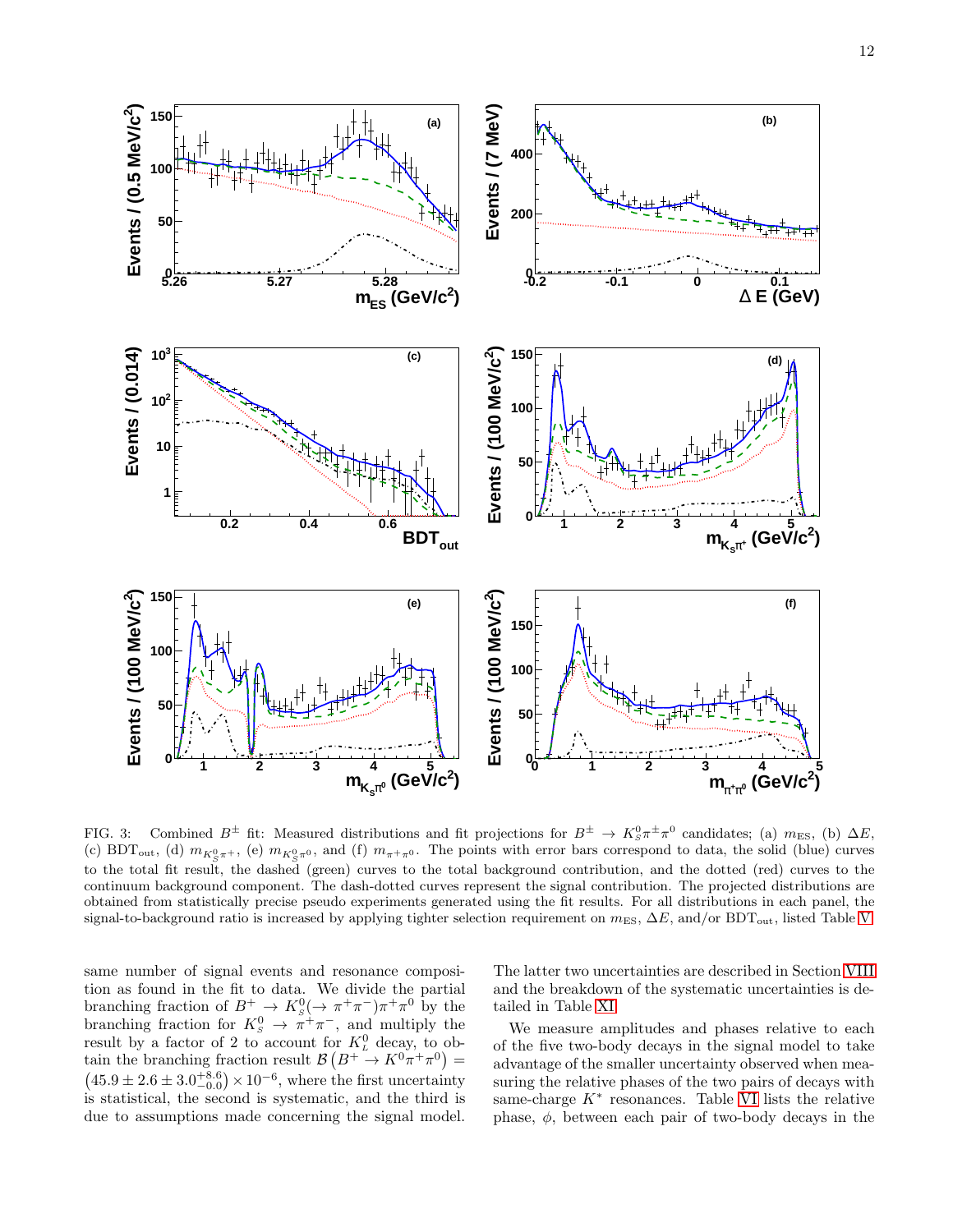TABLE VI: Combined  $B^{\pm}$  fit: Relative phases,  $\phi$ , for the isobar amplitudes as measured from five fits to data, where each of the five isobar amplitudes is in turn taken as the reference. All phases are quoted in degrees. The uncertainties are statistical only.

<span id="page-12-0"></span>

|                               |                                                                                                                | Relative phase (degrees) |            |            |           |                                         |  |  |  |
|-------------------------------|----------------------------------------------------------------------------------------------------------------|--------------------------|------------|------------|-----------|-----------------------------------------|--|--|--|
| Reference amplitude           | Resonant contribution $K^*(892)^0\pi^+ K^*(892)^+\pi^0 (K\pi)_0^{*0}\pi^+ (K\pi)_0^{*+}\pi^0 \rho(770)^+K^0_s$ |                          |            |            |           |                                         |  |  |  |
| $B^+ \to K^*(892)^0 \pi^+$    |                                                                                                                | 0                        | $-95 + 43$ |            |           | $174 \pm 11$ $-89 \pm 43$ $-122 \pm 43$ |  |  |  |
| $B^+ \to K^*(892)^+ \pi^0$    |                                                                                                                |                          |            | $-90 + 42$ | $6 + 10$  | $-27 \pm 26$                            |  |  |  |
| $B^+ \to (K\pi)_0^{*0}\pi^+$  |                                                                                                                |                          |            |            | $96 + 42$ | $63 \pm 37$                             |  |  |  |
| $B^+ \to (K\pi)_0^{*+} \pi^0$ |                                                                                                                |                          |            |            |           | $-32 + 25$                              |  |  |  |
| $B^+ \to \rho (770)^+ K^0_s$  |                                                                                                                |                          |            |            |           |                                         |  |  |  |

TABLE VII: Combined  $B^{\pm}$  fit: Results for the fit fractions  $FF_j$  (diagonal terms) and interference terms  $FF_{ij}$  in data for each resonant contribution. The uncertainties are statistical only.

<span id="page-12-1"></span>

|                                                           | $FF_i$ and $FF_{ii}$ |                                                                 |                      |                                |                      |  |  |
|-----------------------------------------------------------|----------------------|-----------------------------------------------------------------|----------------------|--------------------------------|----------------------|--|--|
| Resonant contribution $K^*(892)^0\pi^+$ $K^*(892)^+\pi^0$ |                      |                                                                 | $(K\pi)_0^{*0}\pi^+$ | $(K\pi)_{0}^{*+}\pi^{0}$       | $\rho(770)^+K_{S}^0$ |  |  |
| $B^+ \to K^*(892)^0 \overline{\pi^+}$                     |                      | $0.10 \pm 0.03$ $0.0004 \pm 0.0028$ $(17 \pm 5) \times 10^{-5}$ |                      | $0.007 \pm 0.005$              | $-0.008 \pm 0.007$   |  |  |
| $B^+ \to K^*(892)^+ \pi^0$                                |                      | $0.14 \pm 0.02$                                                 | $-0.010 \pm 0.007$   | $(-3 \pm 1) \times 10^{-6}$    | $0.012 \pm 0.008$    |  |  |
| $B^+ \to (K\pi)_0^{*0}\pi^+$                              |                      |                                                                 | $0.36 \pm 0.05$      | $(1.5 \pm 6.1) \times 10^{-5}$ | $-0.04 \pm 0.02$     |  |  |
| $B^+ \to (K\pi)_0^{*+} \pi^0$                             |                      |                                                                 |                      | $0.27 \pm 0.03$                | $-0.02 \pm 0.02$     |  |  |
| $B^+ \to \rho (770)^+ K^0_s$                              |                      |                                                                 |                      |                                | $0.19 \pm 0.04$      |  |  |

signal model and its uncertainty. The statistical uncertainty in the relative phase is smallest ( $\approx 10^{\circ}$ ) for the resonances that decay to the same-charge  $K\pi$  state. This is due to a larger overlap in the Dalitz plot between the same-charge  $K^*$  resonances than occurs for other pairs of resonances that only overlap in the corners of the Dalitz plot.

Since the statistical uncertainties of the fit fractions do not depend on the reference mode, we quote in Table [VII](#page-12-1) only the fit fractions from a fit relative to the  $K^*(892)^0\pi^+$ amplitude. The fit fractions for the  $K_0^*(1430)^0\pi^+$  and  $K_0^*(1430)^+\pi^0$  modes are the product of the  $(K\pi)_0^*$  Swave fit fraction, shown in Table [VII,](#page-12-1) and the fraction due to the resonant contribution in the LASS parametrisation (88%). The off-diagonal fit fractions are small compared to the diagonal elements. We calculate the branching fractions for the resonant contributions shown in Table [VIII](#page-12-2) as the product of the total branching fraction and the fit fractions returned by the fit to data, including appropriate Clebsch-Gordan coefficients.

To determine the overall CP asymmetry as well as the CP asymmetries for the contributing isobar components, we simultaneously fit the separate  $B^+$  and  $B^-$  data samples. The overall  $A_{CP}$  value is calculated from the integrals of the positive and negative signal Dalitz plot distributions. The  $\Delta x$  and  $\Delta y$  parameters from Eq. [\(18\)](#page-6-3) are allowed to vary in the fit for all components except the reference isobar, for which the  $\Delta y$  parameter is fixed to zero (the relative phase of the  $B^+$  and  $B^-$  Dalitz plots cannot be determined since they do not interfere). To account for possible differences in the reconstruction and particle identification efficiencies for  $B^+$  and  $B^-$ , the efficiency map as a function of the Dalitz plot position is

<span id="page-12-2"></span>TABLE VIII: Measured branching fractions  $\beta$  from a fit to the combined  $B^{\pm}$  data sample, and CP asymmetries  $A_{\text{CP}}$ (Eq. [\(19\)](#page-7-2)). The first uncertainty is statistical, the second is systematic, and the third is due to the signal model.

| Decay channel        | $B(10^{-6})$                         | $A_{CP}$                                  |
|----------------------|--------------------------------------|-------------------------------------------|
| $K^0\pi^+\pi^0$      | $45.9 \pm 2.6 \pm 3.0^{+8.6}_{-0.0}$ | $0.07 \pm 0.05 \pm 0.03_{-0.03}^{+0.02}$  |
| $K^*(892)^0\pi^+$    | $14.6 \pm 2.4 \pm 1.4^{+0.3}_{-0.4}$ | $-0.12 \pm 0.21 \pm 0.08_{-0.11}^{+0.0}$  |
| $K^*(892)^+\pi^0$    | $9.2 \pm 1.3 \pm 0.6^{+0.3}_{-0.5}$  | $-0.52 \pm 0.14 \pm 0.04_{-0.02}^{+0.04}$ |
| $K_0^*(1430)^0\pi^+$ | $50.0 \pm 4.8 \pm 6.1^{+2.7}_{-2.6}$ | $0.14 \pm 0.10 \pm 0.04_{-0.05}^{+0.13}$  |
| $K_0^*(1430)^+\pi^0$ | $17.2 \pm 2.4 \pm 1.5^{+0.0}_{-1.8}$ | $0.26 \pm 0.12 \pm 0.08^{+0.12}_{-0.0}$   |
| $\rho(770)^+K^0$     | $9.4 \pm 1.6 \pm 1.1^{+0.0}_{-2.6}$  | $0.21 \pm 0.19 \pm 0.07^{+0.23}_{-0.19}$  |

determined separately for  $B^+$  and  $B^-$ . The asymmetry for the continuum background is allowed to vary in the fit. The CP asymmetries of the  $B\overline{B}$  backgrounds are expected to be small and so are fixed to zero in the nominal fit. They are varied within reasonable ranges based on world average experimental results [\[28\]](#page-17-7) in order to determine the associated systematic uncertainty.

We find an overall CP asymmetry of  $A_{CP}$   $(B^+ \rightarrow K^0 \pi^+ \pi^0)$  $=$  0.07  $\pm$  0.05  $\pm$  0.03<sup>+0.02</sup>, 0.03<sup>+0.02</sup> where the first uncertainty is statistical, the second is systematic, and the third is due to the signal model. This is consistent with zero CP asymmetry. Invariant mass projections for the fit to data allowing for direct CP violation are shown in Fig. [4.](#page-13-0)

Table [VIII](#page-12-2) shows the results for the branching fractions and CP asymmetries obtained from the fit to data. The first uncertainty is statistical, the second is system-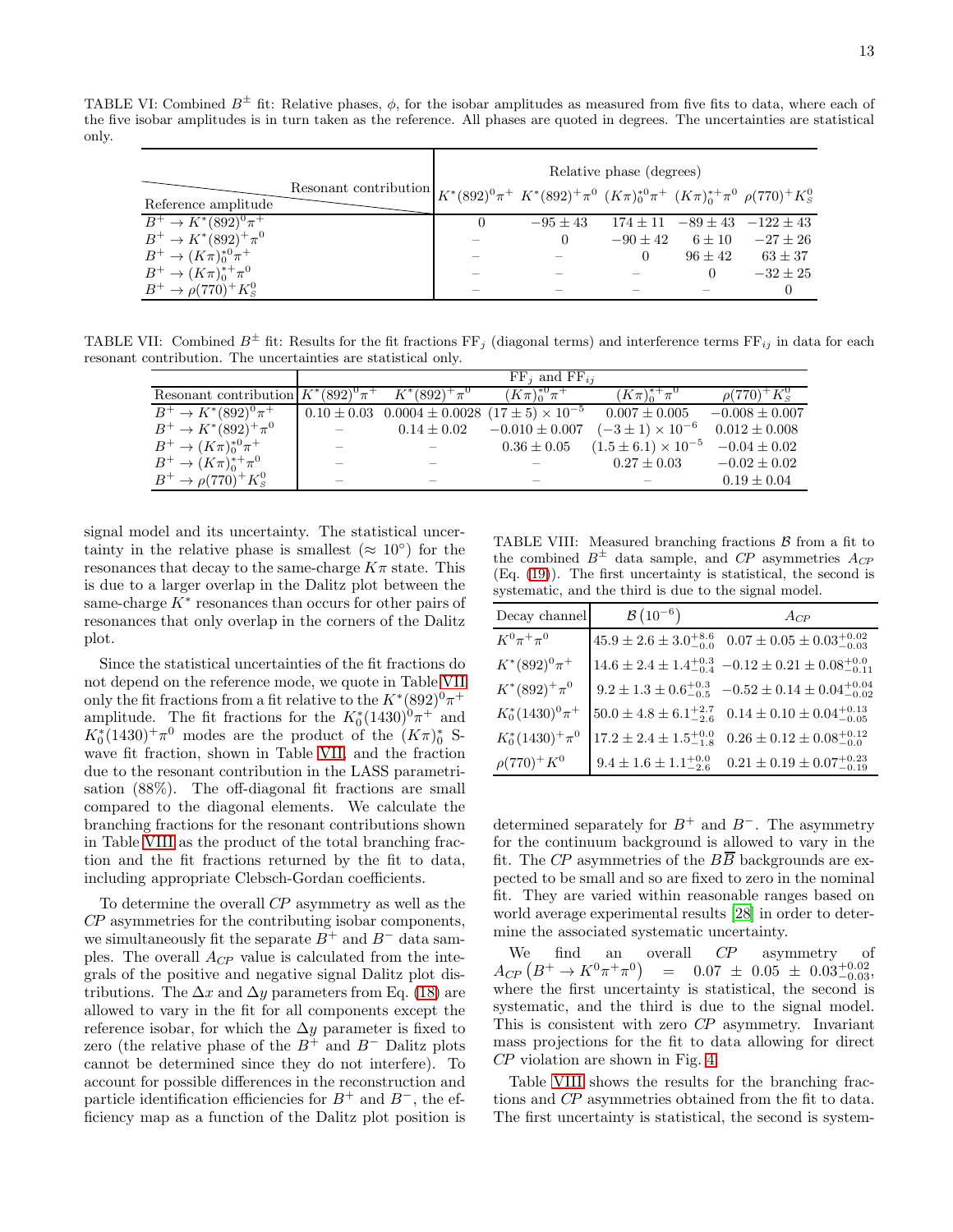

<span id="page-13-0"></span>FIG. 4: The CP fit: Measured distributions and fit projections for  $B^+ \to K_S^0 \pi^+ \pi^0$  (left column) and  $B^- \to K_S^0 \pi^- \pi^0$  (right column) candidates; (a)  $m_{K^0_S \pi^+}$ , (b)  $m_{K^0_S \pi^-}$ , (c)  $m_{K^0_S \pi^0}$  (from  $B^+ \to K^0_S \pi^+ \pi^0$ , (d)  $m_{K^0_S \pi^0}$  (from  $B^- \to K^0_S \pi^- \pi^0$ , (e)  $m_{\pi^+ \pi^0}$ , and (f)  $m_{\pi-\pi0}$ . The points with error bars correspond to data, the solid (blue) curves to the total fit result, the dashed (green) curves to the total background contribution, and the dotted (red) curves to the continuum background component. The dash-dotted curves represent the signal contribution. The projected distributions are obtained from statistically precise pseudo experiments generated using the fit results. For all distributions in each panel, the signal-to-background ratio is increased by applying the tighter selection requirements on  $m_{\text{ES}}$ ,  $\Delta E$ , and/or BDT<sub>out</sub>, listed in Table [V.](#page-10-3)

atic, and the third is the uncertainty associated with the signal model. We observe a significant asymmetry between the  $m_{K^0_S \pi^+}$  and  $m_{K^0_S \pi^-}$  distributions in the region of the  $K^*(892)^+$  resonance; see Figs. [4\(](#page-13-0)a) and (b). We determine the statistical significance, S, of a non-zero CP asymmetry in  $B^+ \to K^*(892)^+ \pi^0$  from the difference between the best-fit value of the likelihood,  $\mathcal{L}_{A_{CP}}$ , and the

value when the CP asymmetry is fixed to zero,  $\mathcal{L}_0$ :

$$
S = \sqrt{-2\ln\left(\mathcal{L}_0/\mathcal{L}_{A_{CP}}\right)}.
$$
 (29)

Using this method, we measure a statistical significance of 3.6 standard deviations for a non-zero  $A_{CP}$  in  $B^+ \to K^*(892)^+ \pi^0$ . We obtain a consistent result of 3.7 standard deviations for the statistical significance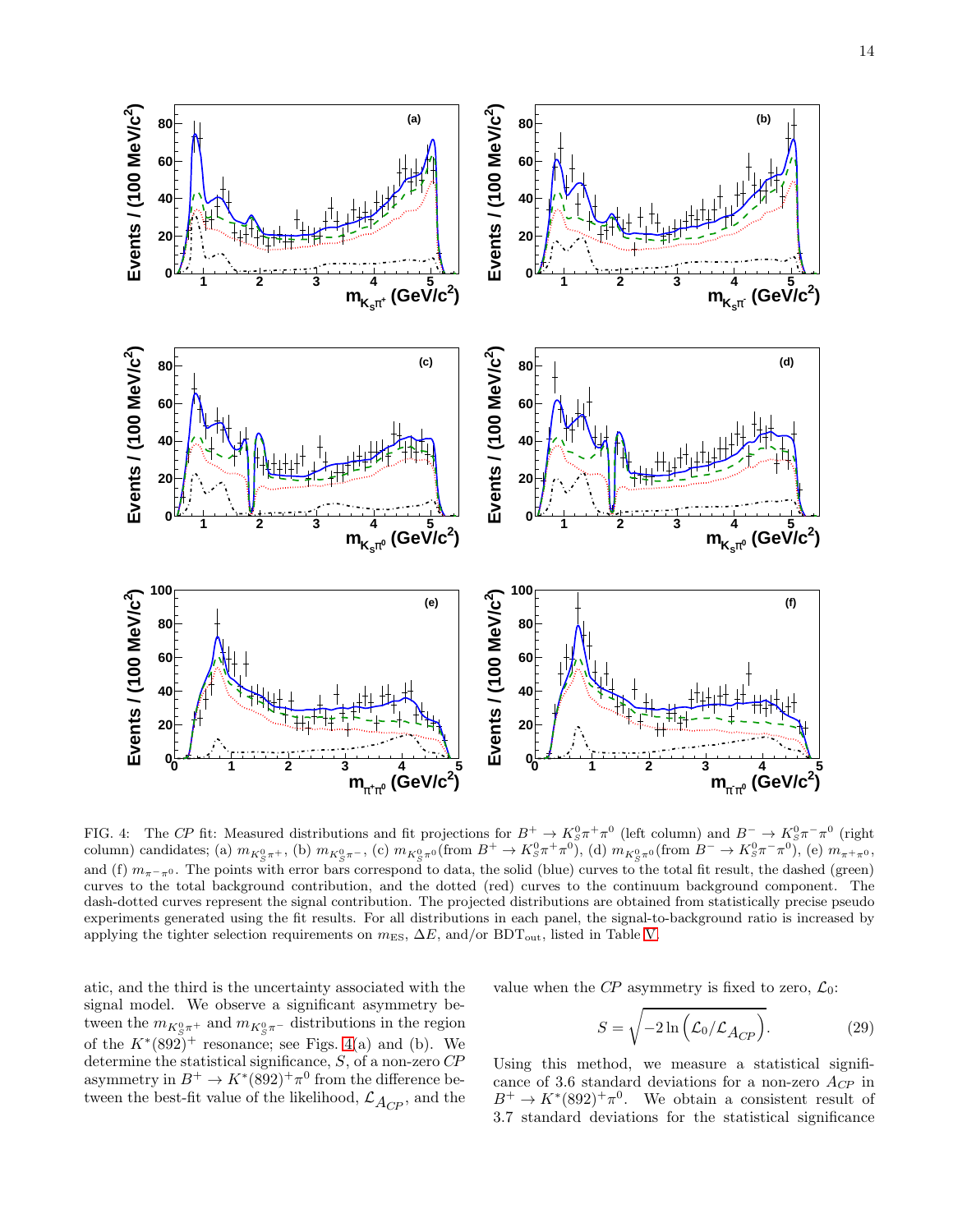

<span id="page-14-1"></span>FIG. 5: CP parameters  $(x \pm \Delta x, y \pm \Delta y)$  obtained from the fit to data for  $B^{\pm} \to K^{*\pm}$  (892) $\pi^0$  resonant decay including the 1 and 2 standard deviation contours (solid and dashed curves). The contours are estimated by calculating the uncertainty and correlation between the two CP parameters. The stars indicate the central values of the CP parameters and the cross sign the origin of the plot.

by dividing the central value of the CP asymmetry by the statistical uncertainty, indicating that the loglikelihood function is close to parabolic. Figure [5](#page-14-1) displays the contours in the complex plane of the coefficients  $c = (x + \Delta x, y + \Delta y)$ , defined in Eq. [\(4\)](#page-5-2), for  $B^+ \to K^*(892)^+ \pi^0$  decays, and of  $\bar{c} = (x - \Delta x, y - \Delta y),$ defined in Eq. [\(5\)](#page-5-2), for  $B^- \to K^*(892)^- \pi^0$  decays. For other resonances the CP asymmetry is within 2 standard deviations of zero.

We also express the complex isobar coefficients  $c$  and  $\bar{c}$  of Eq. [\(18\)](#page-6-3) in terms of amplitudes and phases,

$$
c = A_{+}e^{i\phi_{+}}, \qquad (30)
$$

$$
\bar{c} = A_- e^{-i\phi_-} \,. \tag{31}
$$

Table [IX](#page-15-1) presents the results, measured with respect to the  $B^{\pm} \to K^{*}(892)^{0} \pi^{\pm}$  reference amplitude. The statistical uncertainties of the separate  $B^+$  and  $B^-$  decay amplitudes,  $A_+$  and  $A_-$ , vary between 0.1 and 0.3. We thus obtain significant statistical precision for these terms. With respect to the phases,  $\phi_+$  and  $\phi_-$ , only the  $(K\pi)_0^{*0}$ amplitude yields a statistically precise result. For the other amplitudes, the statistical uncertainty ranges between  $70^{\circ}$  and  $170^{\circ}$ , and only the statistical uncertainty is quoted. For the more precisely determined variables, systematic uncertainties are evaluated as well. For the phases of the  $B^{\pm} \to (K\pi)^{*}_{0}^{\pm} \pi^{0}$  decays relative to the  $B^{\pm} \to K^*(892)^{\pm} \pi^0$  amplitude, we obtain

$$
\phi_{+}\left((K\pi)_{0}^{*+}\pi^{0}\right) - \phi_{+}\left(K^{*}(892)^{+}\pi^{0}\right) = \left(-14 \pm 18 \pm 9\frac{+4}{3}\right)^{\circ},\tag{32}
$$

$$
\phi_{-}\left((K\pi)_{0}^{*-}\pi^{0}\right) - \phi_{-}\left(K^{*}(892)^{-}\pi^{0}\right) = \left(11 \pm 19 \pm 10\frac{+17}{9}\right)^{\circ}.
$$

# <span id="page-14-0"></span>VIII. SYSTEMATIC UNCERTAINTIES

We evaluate systematic uncertainties to account for effects that could affect the branching fractions, phases, and asymmetries, by varying the fixed parameters. The systematic uncertainties described in this section are summarized in Tables [XI](#page-18-0) through [XVI](#page-21-0) of Appendix [A.](#page-17-27)

The uncertainties associated with the branching fractions are listed in Table [XI.](#page-18-0) To estimate the uncertainty related to the modeling of the SCF PDFs, we implement a simpler model consisting of only four regions in the Dalitz plot. The PDFs are redefined using MC events to match the distributions found in the newly defined regions. We then fit the data using the new SCF model and take the uncertainties to be the change in the fit parameters compared to those obtained from the nominal fit to data. All relative systematic uncertainties due to the SCF  $m<sub>ES</sub>$  and  $\Delta E$  PDFs range from approximately 1% to 4%, except for the relative systematic uncertainty for the  $B^+ \to \rho (770)^+ K^0$  decay, which is 7.5%. This is consistent with expectations from simulation that more than half the  $B^+ \to \rho (770)^+ K^0$  events are due to SCF.

The uncertainties associated with the number of  $B\overline{B}$ background events are evaluated by varying the estimates within their uncertainties, which are primarily due to uncertainties in the branching fractions. The uncertainties related to the  $B\overline{B}$  background  $m_{ES}$ ,  $\Delta E$ , and BDT<sub>out</sub> PDFs are accounted for by varying the histogram bin contents according to their statistical uncertainties. The uncertainty is then taken as the RMS of the distribution of the difference in the fit parameters. The uncertainties related to the limited statistical precision of the MC and data-sideband samples are similarly accounted for by varying the results in the corresponding histogram bins by their uncertainties.

The uncertainty in the  $BDT_{\text{out}}$  histogram PDFs for correctly reconstructed and SCF signal events is determined by varying the bin contents in accordance with the observed data/MC difference. For correctly reconstructed signal events, the tails of the asymmetric Gaussian PDFs for  $m<sub>ES</sub>$  and  $\Delta E$  are fixed. To account for an associated uncertainty, we allow the relevant parameters to vary in a fit to data and use the variation in the fit parameters to define the uncertainty.

To validate the fitting procedure, 500 MC pseudo experiments are generated, using the PDFs with parameter values found from the fit to data. Small fit biases are found for some of the fit parameters and are included in the systematic uncertainties.

We also account for uncertainties in the following parameters describing the signal model: the mass and width of each resonance and the value of the Blatt-Weisskopf barrier radius. The associated uncertainties are determined by varying the parameters within their uncertainties (some of which are given in Table [II\)](#page-6-1) and refitting.

The uncertainties in the branching fractions related to particle identification, tracking efficiency, and the total number of  $B\overline{B}$  events are 1.0%, 1.0%, and 0.6%, re-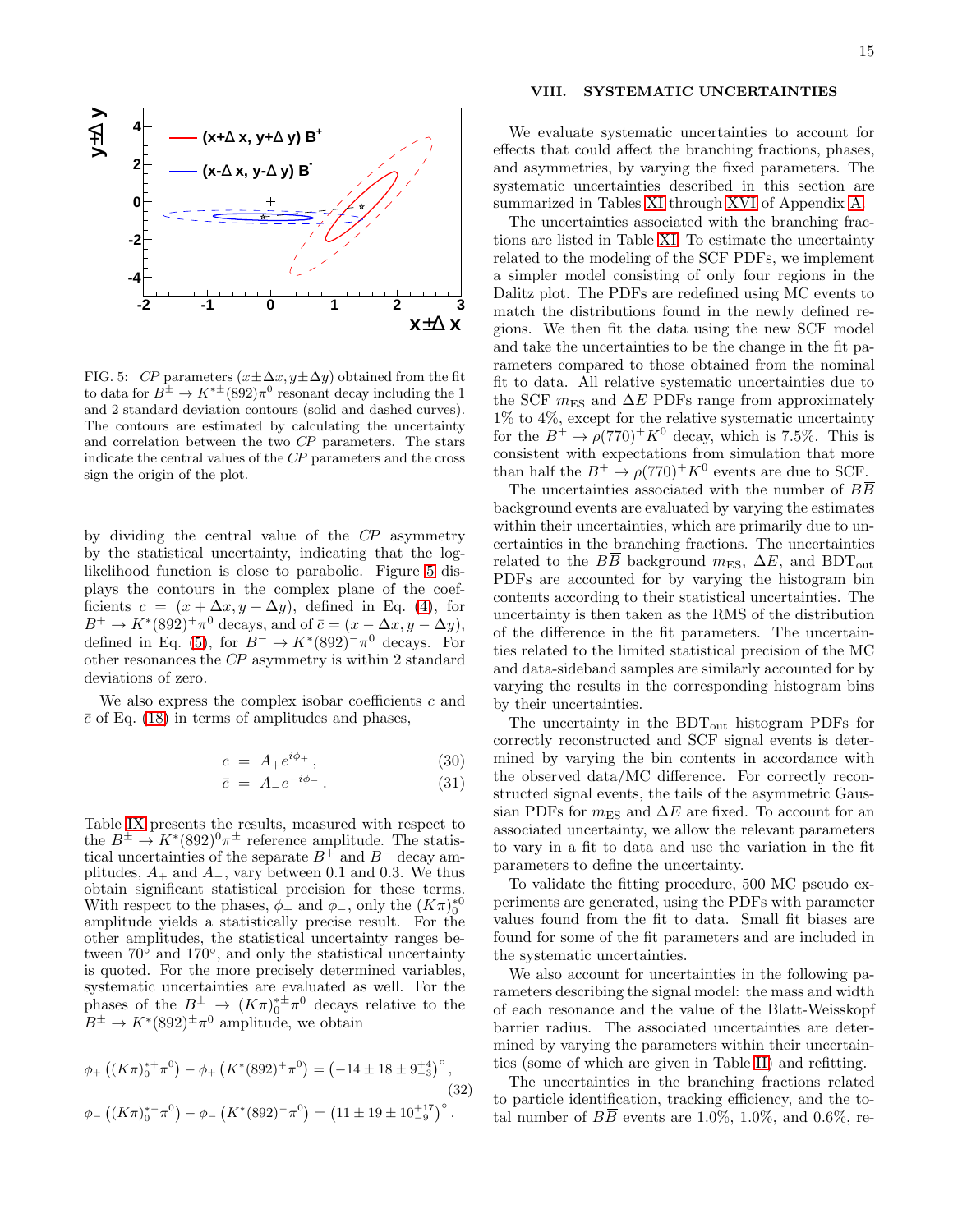TABLE IX: Results for the relative phases  $\phi$  obtained from the combined  $B^{\pm}$  fit, the CP amplitudes  $A_{+}$  and  $A_{-}$ , and the CP phases  $\phi_+$  and  $\phi_-$  obtained from the CP fit. All parameters are measured relative to the  $B^{\pm} \to K^*(892)^0 \pi^{\pm}$  reference amplitude. The first uncertainty is statistical, the second is systematic, and the third is due to the signal model. Note that for the CP phases of all contributions except for  $B^{\pm} \to (K\pi)^{00} \pi^{\pm}$ , only statistical uncertainties are quoted.

<span id="page-15-1"></span>

| Isobar                   |                                                                                                                                                                            | $\varphi$ +   |               |
|--------------------------|----------------------------------------------------------------------------------------------------------------------------------------------------------------------------|---------------|---------------|
|                          | $K^*(892)^{\pm}\pi^0$ $-95\pm43^{+48}_{-36}$ $+8$ $1.46\pm0.22\pm0.05^{+0.05}_{-0.03}$ $0.82\pm0.18\pm0.05^{+0.06}_{-0.04}$                                                | $-10 + 112$   | $-98 + 97$    |
| $(K\pi)_0^{*0}\pi^{\pm}$ | $174 \pm 11 \pm 11^{+0}_{-6}$ $1.74 \pm 0.21 \pm 0.11^{+0.07}_{-0.12}$ $2.00 \pm 0.27 \pm 0.13^{+0.14}_{-0.02}$ $165 \pm 19 \pm 9^{+4}_{-3}$ $190 \pm 21 \pm 11^{+1}_{-3}$ |               |               |
| $(K\pi)_0^{*\pm}\pi^0$   | $-89 \pm 43_{-40}^{+53}$ +5<br>$1.44 \pm 0.22 \pm 0.13_{-0.10}^{+0.00}$ $1.88 \pm 0.25 \pm 0.14_{-0.06}^{+0.22}$                                                           | $4 + 111$     | $-109 \pm 92$ |
| $\rho(770)^{\pm} K^{0}$  | $-122 \pm 43_{-47}^{+55}$ +16 1.24 $\pm$ 0.01 $\pm$ 0.09 <sup>+0.00</sup> 1.54 $\pm$ 0.01 $\pm$ 0.09 <sup>+0.23</sup>                                                      | $-50 \pm 168$ | $-120 + 71$   |

spectively. We estimate systematic uncertainties in the branching fractions associated with the  $\pi^0$  and  $K^0_s$  reconstruction efficiencies to be 1.0% and 1.1%, respectively.

Uncertainties from all the above sources are added in quadrature to yield the total systematic uncertainties, which are listed in Table [XI.](#page-18-0)

We determine changes in the branching fractions,  $\Delta\mathcal{B}$ , when the signal model is varied. The systematic uncertainties in the branching fractions due to the  $(K\pi)_0^{*0/+}$  parametrization are estimated by replacing the LASS model with another phenomenologically inspired parametrization [\[47](#page-17-28)]. We take the differences in branching fractions with respect to the nominal fit as the systematic uncertainty. This is the largest contribution to the uncertainty due to the model. Another uncertainty reflects any changes in the fit parameters for the nominal model when including components that are omitted in the nominal fit, such as the  $\rho(1450)^+$ ,  $K_2^*(1430)^0$ , and  $K_2^*(1430)^+$ . Positive and negative variations are added separately in quadrature to obtain the systematic uncertainties due to the signal model, listed in Table [XI.](#page-18-0)

We determine systematic uncertainties in the phases averaged over  $B^+$  and  $B^-$  decays from the same sources as considered for the branching fractions. The variations in the phases are measured relative to the  $K^*(892)^0\pi^+$ amplitude. Since the differences between positive and negative shifts in the phases, shown in Table [XII,](#page-19-0) are large in some cases, we quote for those phase shifts asymmetric systematic uncertainties.

Reconstruction and particle identification efficiencies cancel to first order in the fit to CP asymmetries; therefore the only uncertainties that are included for  $A_{CP}$  are those coming from the fit and signal model. In addition to this, we do not evaluate any of the uncertainties that are found to be negligible for the branching fractions.

An additional uncertainty for  $A_{CP}$  arises from having fixed the CP asymmetries for individual  $B\overline{B}$  background components to the mean asymmetry averaged over all such components. We take the largest variation of each background asymmetry as the corresponding uncertainty.

The uncertainty related to the efficiency model is determined by exchanging the efficiency maps for the positive and negative Dalitz plots and refitting the data. We then take the difference in CP asymmetry with respect to the nominal fit as the uncertainty.

We list in Table [XIII](#page-20-0) the systematic uncertainties associated with the signal CP asymmetries and the variations in the asymmetry due to changes in the signal composition.

We evaluate systematic uncertainties for the CP amplitudes and CP phases from the same sources as for the CP asymmetries. We list the variations to the amplitudes  $A_{+}$  in Table [XIV](#page-20-1) and to the amplitudes  $A_$  in Table [XV,](#page-21-1) including the uncertainties due to changes to the signal model. Table [XVI](#page-21-0) lists the systematic variations and model uncertainties for  $\phi_{+(-)}$   $((K_{\pi})_0^{*0})$ <sup>\*0</sup>  $\pi^{+(-)} - K^{*}(892)^{0} \pi^{+(-)}$  and  $\phi_{+(-)}$   $\left((K\pi)_0^{*+(-)}\right)$  $b_0^{*+(-)} \pi^0 - K^*(892)^{+(-)}\pi^0.$ 

# <span id="page-15-0"></span>IX. SUMMARY AND CONCLUSION

The measured branching fractions and CP asymmetries are summarized in Table [VIII,](#page-12-2) and the amplitude and phase values in Table [IX,](#page-15-1) including statistical, systematic, and model uncertainties. We have measured for the first time the branching fraction and CP asymmetry for the decay  $B^+ \to K^0 \pi^+ \pi^0$ . We obtain first evidence for direct CP violation in the intermediate decay  $B^+ \to K^*(892)^+ \pi^0$ , with a total significance of 3.4 standard deviations determined by adding statistical, systematic, and signal-model uncertainties in quadrature and dividing the measured  $A_{CP}$  by the total uncertainty.

In addition, we have measured the branching fractions, CP asymmetries, and relative CP-averaged phase values of the decays  $B^+ \to K^*(892)^0 \pi^+, B^+ \to K^*(892)^+ \pi^0$  $B^+ \to K_0^*(1430)^0 \pi^+, \qquad B^+ \to K_0^*(1430)^+ \pi^0,$  and  $B^+ \to \rho (770)^+ K^0$ . The results for the branching fractions and CP asymmetries for  $B^+ \to K^*(892)^0 \pi^+$ are consistent with the previous measurement from  $B^+ \to K^+\pi^-\pi^+$  decays by the Belle and BABAR Collaborations and the results for  $B^+ \to K_0^*(1430)^0 \pi^+$ are within two standard deviations from the previous BABAR measurement [\[16](#page-16-14), [17](#page-16-15)]. The branching fraction for  $B^+ \to K^*(892)^+ \pi^0$  are consistent with the previous measurements from the BABAR Collaboration for the decay mode  $B^+ \rightarrow K^+\pi^0\pi^0$  and the result for  $A_{CP}$  is within 2 standard deviations of the previous measurement [\[18](#page-16-16)]. The branching fraction and  $A_{CP}$  results for  $B^+ \to \rho (770)^+ K^0$  supersede the previous BABAR measurements [\[14](#page-16-12)]. The CP asymmetries of  $B^+ \to K^*(892)^0 \pi^+, \quad B^+ \to K^*_0 (1430)^0 \pi^+,$ and  $B^+ \to \rho (770)^+ K^0$  are all consistent with zero,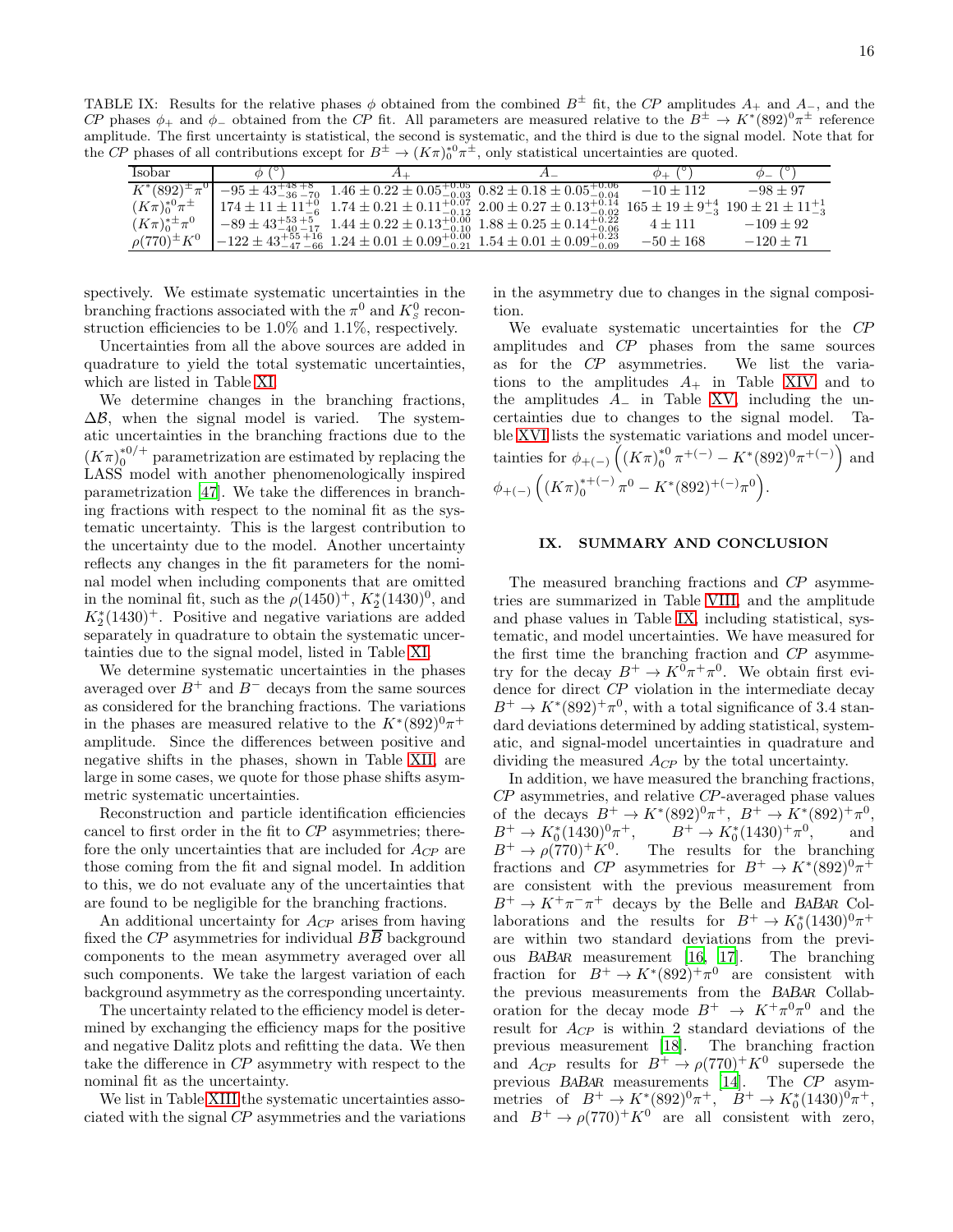<span id="page-16-17"></span>TABLE X: Combined measurements of branching fractions and CP asymmetries from  $B^+ \to K_S^0 \pi^+ \pi^0$  (this analysis) and from BABAR analyses of  $B^+ \to K^*(892)^0\pi^+$  and  $B^+ \to K_0^*(1430)^0\pi^+$  from  $B^+ \to K^+\pi^-\pi^+$  [\[16](#page-16-14)], and of  $B^+ \to K^*(892)^+\pi^0$  from  $B^+ \to K^+ \pi^0 \pi^0$  [\[18\]](#page-16-16). The first uncertainty is statistical and the second is systematic.

| Decay channel        | $B(10^{-6})$ | $A_{CP}$                                            |
|----------------------|--------------|-----------------------------------------------------|
| $K^*(892)^0 \pi^+$   |              | $11.6 \pm 0.5 \pm 1.1$ $0.025 \pm 0.050 \pm 0.016$  |
| $K^*(892)^+\pi^0$    |              | $8.8 \pm 1.0 \pm 0.6$ $-0.39 \pm 0.12 \pm 0.03$     |
| $K_0^*(1430)^0\pi^+$ |              | $143.4 \pm 1.2 \pm 5.8$ $0.040 \pm 0.033 \pm 0.033$ |

as expected. We obtain the first measurements of the branching fraction and CP asymmetry for  $B^+ \to K_0^*(1430)^+ \pi^0$ , with a significance of 5.4 standard deviations for the branching fraction.

We combine our results for the branching fractions and CP asymmetries of  $B^+ \to K^*(892)^0 \pi^+,$  $B^+ \to K_0^*(1430)^0 \pi^+,$  and  $B^+ \to K^*(892)^+ \pi^0$  with the previous BABAR measurements. The statistical uncertainties and all systematic uncertainties for the CP asymmetries are uncorrelated between the measurements. For the branching fractions, we account for possible correlations when combining the systematic uncertainties. If the systematic uncertainties are asymmetric, the average systematic uncertainty is calculated from the largest limit. The combined results from BABAR for these decay modes are presented in Table [X.](#page-16-17)

Using the world average value for direct CP violation in  $B^0 \to K^*(892)^+\pi^-$  [\[9\]](#page-16-8) and the final BABAR result for direct CP violation in  $B^+ \to K^*(892)^+ \pi^0$ , we calculate  $\Delta A_{CP}$  for the  $K^*\pi$  system to be

$$
\Delta A_{CP} (K^* \pi) = A_{CP} (K^{*+} \pi^0) - A_{CP} (K^{*+} \pi^-)
$$
  
= -0.16 \pm 0.13. (33)

Thus the value of  $\Delta A_{CP}$  in  $K^*\pi$  is found to be consistent with zero. The uncertainty in the  $\Delta A_{CP}(K^*\pi)$  result remains large, rendering the comparison to  $\Delta A_{CP}(K\pi)$ , given in Eq. [\(3\)](#page-4-9), inconclusive at present and motivating improved determinations in future experiments.

#### X. ACKNOWLEDGEMENTS

We are grateful for the extraordinary contributions of our PEP-II colleagues in achieving the excellent luminosity and machine conditions that have made this work possible. The success of this project also relies critically on the expertise and dedication of the computing organizations that support BABAR. The collaborating institutions wish to thank SLAC for its support and the kind hospitality extended to them. This work is supported by the US Department of Energy and National Science Foundation, the Natural Sciences and Engineering Research Council (Canada), the Commissariat à l'Energie Atomique and Institut National de Physique Nucléaire et de Physique des Particules (France), the Bundesministerium für Bildung und Forschung and Deutsche Forschungsgemeinschaft (Germany), the Istituto Nazionale di Fisica Nucleare (Italy), the Foundation for Fundamental Research on Matter (The Netherlands), the Research Council of Norway, the Ministry of Education and Science of the Russian Federation, Ministerio de Economía y Competitividad (Spain), the Science and Technology Facilities Council (United Kingdom), and the Binational Science Foundation (U.S.-Israel). Individuals have received support from the Marie-Curie IEF program (European Union) and the A. P. Sloan Foundation (USA).

- <span id="page-16-0"></span>[1] N. Cabibbo, Phys. Rev. Lett. 10, 531 (1963).
- <span id="page-16-1"></span>[2] M. Kobayashi and T. Maskawa, Prog. Theor. Phys. 49, 652 (1973).
- <span id="page-16-2"></span>[3] M. Ciuchini, M. Pierini, and L. Silvestrini, Phys. Rev. D 74, 051301 (2006), hep-ph/0601233.
- <span id="page-16-3"></span>[4] M. Gronau, D. Pirjol, A. Soni, and J. Zupan, Phys. Rev. D 75, 014002 (2007), hep-ph/0608243.
- <span id="page-16-4"></span>[5] B. Aubert et al. (BABAR Collaboration), Phys. Rev. D 76, 091102 (2007), arXiv:0707.2798.
- <span id="page-16-5"></span>[6] S. W. Lin et al. (Belle Collaboration), Nature 452, 332 (2008).
- <span id="page-16-6"></span>[7] M. Gronau, Phys. Lett. B **627**, 82 (2005), hepph/0508047.
- <span id="page-16-7"></span>[8] A. J. Buras, R. Fleischer, S. Recksiegel, and F. Schwab, Phys.Rev.Lett. 92, 101804 (2004), hep-ph/0312259.
- <span id="page-16-8"></span>[9] Y. Amhis et al. (Heavy Flavor Averaging Group) (2012), arXiv:1207.1158.
- <span id="page-16-9"></span>[10] M. Gronau and J. L. Rosner, Phys. Lett. B 666, 467 (2008), arXiv:0807.3080.
- <span id="page-16-10"></span>[11] Q. Chang, X.-Q. Li, and Y.-D. Yang, JHEP 09, 038 (2008), arXiv:0807.4295 [hep-ph].
- [12] C.-W. Chiang and D. London, Mod. Phys. Lett. A 24, 1983 (2009), arXiv:0904.2235 [hep-ph].
- <span id="page-16-11"></span>[13] M. Gronau, D. Pirjol, and J. Zupan, Phys. Rev. D 81, 094011 (2010), arXiv:1001.0702 [hep-ph].
- <span id="page-16-12"></span>[14] B. Aubert et al. (BABAR Collaboration), Phys. Rev. D 76, 011103 (2007), hep-ex/0702043.
- <span id="page-16-13"></span>[15] E. Eckhart et al. (CLEO Collaboration), Phys. Rev. Lett. 89, 251801 (2002), hep-ex/0206024.
- <span id="page-16-14"></span>[16] B. Aubert et al. (BABAR Collaboration), Phys. Rev. D 78, 012004 (2008), arXiv:0803.4451.
- <span id="page-16-15"></span>[17] A. Garmash et al. (Belle Collaboration), Phys. Rev. Lett. 96, 251803 (2006), hep-ex/0512066.
- <span id="page-16-16"></span>[18] J.P., Lees et al. (BABAR Collaboration), Phys. Rev. D 84,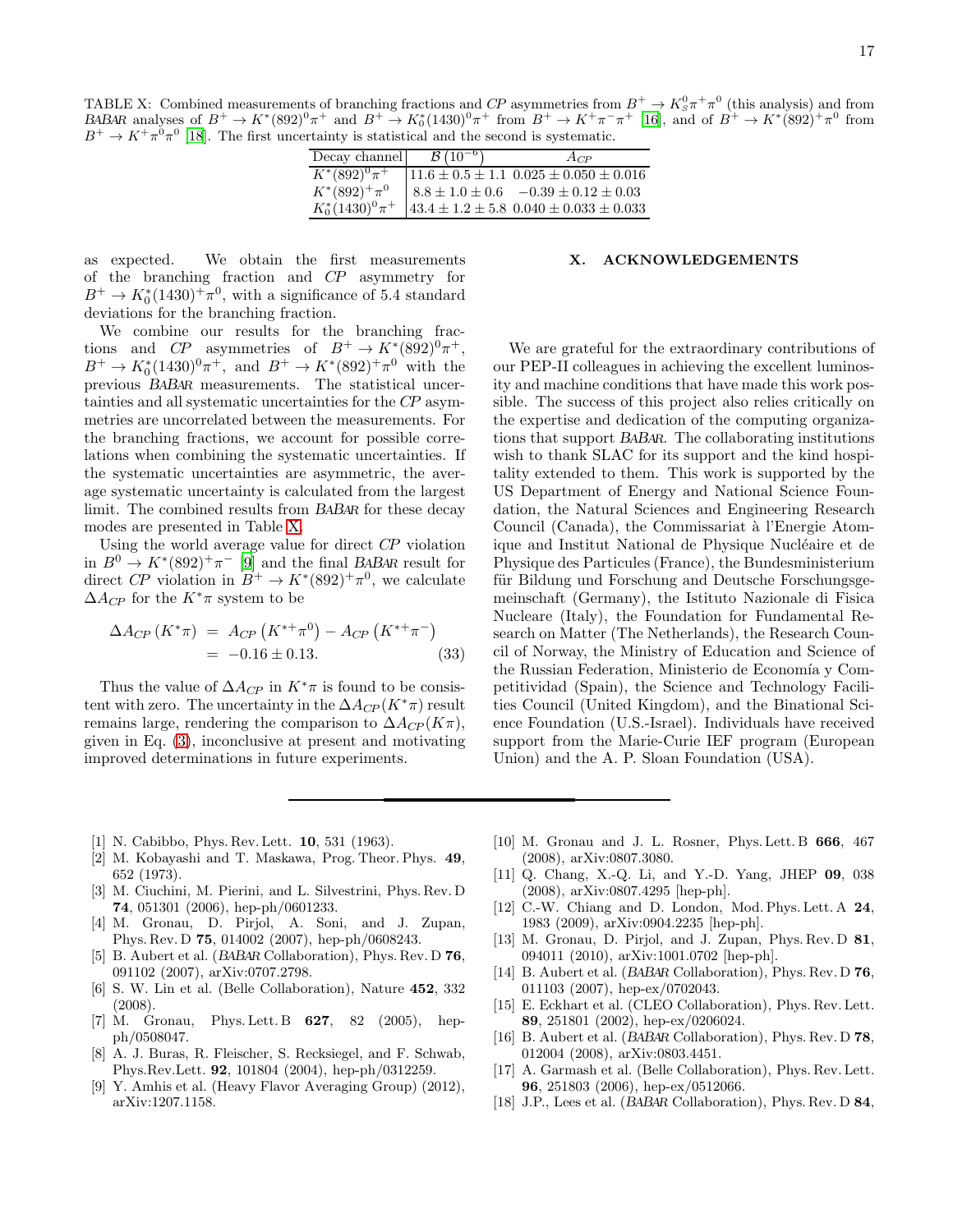092007 (2011), arXiv:1109.0143.

- <span id="page-17-0"></span>[19] J.P., Lees et al. (BABAR Collaboration), Phys. Rev. D 83, 112010 (2011), arXiv:1105.0125.
- <span id="page-17-26"></span>[20] B. Aubert et al. (BABAR Collaboration), Phys. Rev. D 80, 112001 (2009), arXiv:0905.3615.
- [21] J. Dalseno et al. (Belle Collaboration), Phys. Rev. D 79, 072004 (2009), arXiv:0811.3665.
- <span id="page-17-1"></span>[22] A. Garmash et al. (Belle Collaboration), Phys. Rev. D 75, 012006 (2007), hep-ex/0610081.
- <span id="page-17-2"></span>[23] P. Chang et al. (Belle Collaboration), Phys. Lett. B 599, 148 (2004), hep-ex/0406075.
- <span id="page-17-3"></span>[24] T. Latham, J. Back, and P. Harrison, Laura++, <http://laura.hepforge.org>.
- <span id="page-17-4"></span>[25] G. N. Fleming, Phys. Rev. **135**, B551 (1964).
- <span id="page-17-5"></span>[26] D. Herndon, P. Soding, and R. Cashmore, Phys. Rev. D 11, 3165 (1975).
- <span id="page-17-6"></span>[27] J. Blatt and V. Weisskopf, Theoretical Nuclear Physics (J. Wiley and sons (New York), 1952).
- <span id="page-17-7"></span>[28] J. Beringer et al. (Particle Data Group), Phys. Rev. D 86, 010001 (2012).
- <span id="page-17-8"></span>[29] C. Zemach, Phys.Rev. **140**, B109 (1965).
- <span id="page-17-9"></span>[30] A. Bevan, B. Golob, T. Mannel, S. Prell, and B. Yabsley (BABAR Collaboration, Belle Collaboration), Eur. Phys. J. C. 74, 3026 (2014), SLAC-PUB-15968, KEK-PREPRINT-2014-3, arXiv:1406.6311.
- <span id="page-17-10"></span>[31] R. Barate et al. (ALEPH Collaboration), Zeit. Phys. C 76, 15 (1997).
- <span id="page-17-11"></span>[32] R. Akhmetshin et al. (CMD-2 Collaboration), Phys. Lett. B 527, 161 (2002), hep-ex/0112031.
- <span id="page-17-12"></span>[33] D. Aston et al. (LASS Collaboration), Nucl. Phys. B 296, 493 (1988).
- <span id="page-17-13"></span>[34] G. Gounaris and J. Sakurai, Phys. Rev. Lett. **21**, 244 (1968).
- <span id="page-17-14"></span>[35] J.P., Lees et al. (BABAR Collaboration), Nucl. Instrum. Methods Phys. Res., Sect. A 726, 203 (2013), 1301.2703.
- <span id="page-17-15"></span>[36] B. Aubert et al. (BABAR Collaboration), Nucl. Instrum. Methods Phys. Res., Sect. A 479, 1 (2002), hep-ex/0105044.
- <span id="page-17-16"></span>[37] B. Aubert et al. (BABAR Collaboration), Nucl. Instrum. Methods Phys. Res., Sect. A 729, 615 (2013), arXiv:1305.3560.
- <span id="page-17-17"></span>[38] S. Agostinelli et al. (GEANT4 Collaboration), Nucl. Instrum. Methods Phys. Res., Sect. A 506, 250 (2003).
- <span id="page-17-18"></span>[39] J. Allison et al., IEEE Trans. Nucl. Sci. 53, 270 (2006).
- <span id="page-17-19"></span>[40] A. Ryd et al. (2005), EVTGEN-V00-11-07.
- <span id="page-17-20"></span>[41] T., Sjöstrand, Comput. Phys. Commun. **82**, 74 (1994), hep-ph/9508391.
- <span id="page-17-21"></span>[42] A. Drescher et al., Nucl. . Instrum. Methods Phys. Res., Sect. A 237, 464 (1985).
- <span id="page-17-22"></span>[43] B. Aubert et al. (BABAR Collaboration), Phys. Rev. D 79, 072009 (2009), arXiv:0902.1708 [hep-ex].
- <span id="page-17-23"></span>[44] B. Aubert et al. (BABAR Collaboration), Phys. Rev. D 76, 012004 (2007), hep-ex/0703008.
- <span id="page-17-24"></span>[45] G. Punzi (2004), arXiv: physics / 0401045.
- <span id="page-17-25"></span>[46] H. Albrecht et al. (ARGUS Collaboration), Phys. Lett. B 241, 278 (1990).
- <span id="page-17-28"></span>[47] B. El-Bennich et al., Phys. Rev. D **79**, 094005 (2009), arXiv:0902.3645.

# <span id="page-17-27"></span>Appendix A: Tables of Systematic and Model Uncertainties

Table [XI](#page-18-0) lists the uncertainties in the branching fractions due to systematic effects, efficiency corrections, and changes to the signal model. Table [XII](#page-19-0) lists uncertainties in the relative phase values (for  $B^+$  and  $B^-$  decays combined) due to systematic effects and changes to the signal model. Tables [XIII,](#page-20-0) [XIV,](#page-20-1) [XV,](#page-21-1) and [XVI](#page-21-0) list the systematic and signal model uncertainties for the CP asymmetries, the amplitudes for the  $B^+$  and  $B^-$  Dalitz plots,  $A_+$  and  $A_-$ , respectively, and the corresponding phases  $\phi_+$  and  $\phi_-$  for the  $B^+ \to K_0^*(1430)^0 \pi^+$  amplitude relative to that for  $B^+ \to K^*(892)^0 \pi^+$ , and the phase values for the  $B^+ \to (K\pi)^{*+}\pi^0$  amplitude relative to that for  $B^+ \to K^*(892)^+ \pi^0$ .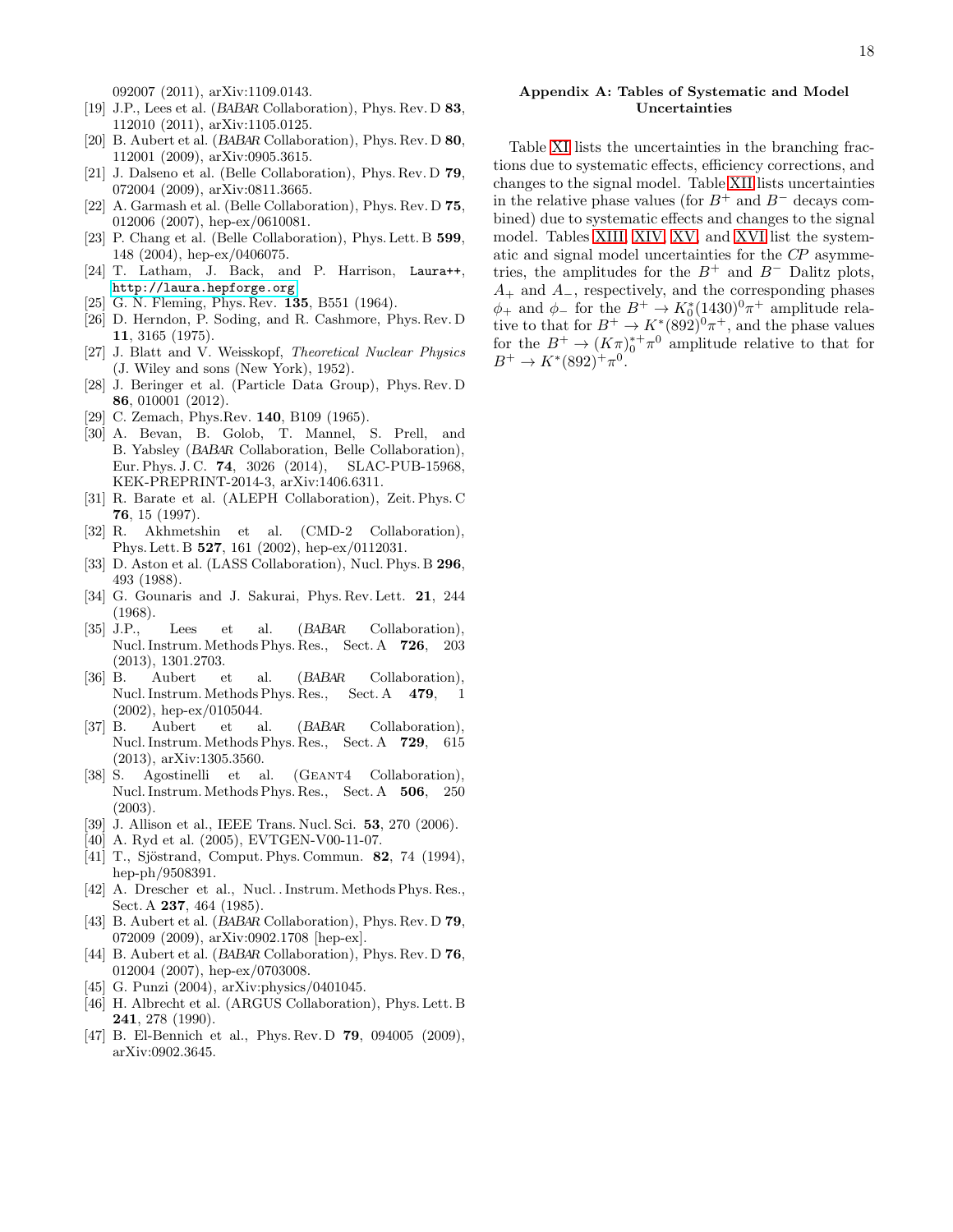<span id="page-18-0"></span>TABLE XI: Combined  $B^{\pm}$  fit: Systematic uncertainties for the branching fraction measurements, including uncertainties due to the signal model.

|                                                                              | Relative Variations of branching fraction $(\%)$ |          |          |                          |                                                                           |          |
|------------------------------------------------------------------------------|--------------------------------------------------|----------|----------|--------------------------|---------------------------------------------------------------------------|----------|
| Resonant contribution<br>Source                                              |                                                  |          |          |                          | Inclusive $K^*(892)^0 K^*(892)^+ K_0^*(1430)^0 K_0^*(1430)^+ \rho(770)^+$ |          |
| Correctly reconstructed $m_{ES}$ and $\Delta E$ PDF (fixed parameters)       | 0.8                                              | 1.1      | 0.6      | 1.1                      | 0.7                                                                       | $1.2\,$  |
| Correctly reconstructed and self crossfeed signal $\mathrm{BDT_{out}}$ PDFs  | 3.3                                              | $3.3\,$  | 3.4      | 3.4                      | 4.2                                                                       | 4.0      |
| Self crossfeed signal $m_{ES}$ and $\Delta E$ PDF models                     | 3.0                                              | 4.3      | 3.1      | 1.3                      | 1.8                                                                       | 7.5      |
| Fit bias                                                                     | 0.3                                              | 0.9      | 0.6      | 0.5                      | 0.7                                                                       | 0.9      |
| $B\overline{B}$ background $m_{ES}$ , $\Delta E$ and BDT <sub>out</sub> PDFs | 0.3                                              | 0.4      | 0.2      | 0.3                      | 0.5                                                                       | 0.6      |
| $B\overline{B}$ background yields                                            | 0.7                                              | 1.2      | 0.6      | 0.9                      | 2.0                                                                       | $1.8\,$  |
| Background model in Dalitz plot                                              | 1.5                                              | $3.7\,$  | 2.8      | 2.8                      | 2.7                                                                       | 3.5      |
| Signal efficiency model                                                      | 0.3                                              | 1.8      | 1.0      | 0.4                      | 0.4                                                                       | $0.8\,$  |
| $K^*(892)$ mass and width                                                    | 0.1                                              | 0.7      | 0.3      | 0.1                      | 0.2                                                                       | 0.1      |
| $K_0^*(1430)$ mass and width                                                 | $\!3.2\!$                                        | $3.8\,$  | 2.1      | 8.1                      | 5.5                                                                       | $4.0\,$  |
| $\rho(770)^+$ mass and width                                                 | < 0.1                                            | $0.2\,$  | 0.1      | 0.1                      | 0.2                                                                       | 0.3      |
| Blatt-Weisskopf radius                                                       | 2.3                                              | 4.4      | 2.9      | 7.4                      | 2.9                                                                       | $3.7\,$  |
| Subtotal                                                                     | 6.3                                              | 9.1      | 6.6      | 12.0                     | 8.5                                                                       | 11.0     |
| Neutral pion efficiency                                                      | $1.0\,$                                          | 1.0      | 1.0      | 1.0                      | 1.0                                                                       | 1.0      |
| $K_S^0$ efficiency                                                           | 1.1                                              | 1.1      | 1.1      | 1.1                      | 1.1                                                                       | 1.1      |
| Charged particle identification efficiency                                   | 1.0                                              | 1.0      | 1.0      | 1.0                      | 1.0                                                                       | $1.0\,$  |
| Tracking efficiency                                                          | 1.0                                              | 1.0      | 1.0      | 1.0                      | 1.0                                                                       | 1.0      |
| $N_{B\overline{B}}$                                                          | 0.6                                              | 0.6      | 0.6      | 0.6                      | 0.6                                                                       | $0.6\,$  |
| Total                                                                        | 6.6                                              | 9.4      | 7.0      | 12.2                     | 8.7                                                                       | 11.2     |
| Changes due to signal model                                                  | $\Delta\mathcal{B}$ $\overline{(10^{-6})}$       |          |          |                          |                                                                           |          |
| $(K\pi)_0^{*0}/(K\pi)_0^{*+}$ parametrization                                | $+8.0$                                           | $-0.3$   | $-0.3$   | $\overline{\phantom{m}}$ | $\qquad \qquad -$                                                         | $-1.4$   |
| $\rho(1450)^{+}$                                                             | $+2.3$                                           | $+0.3\,$ | $-0.4$   | $+2.7$                   | $-0.8$                                                                    | $-2.0$   |
| $K_2^*(1430)^0$ and $K_2^*(1430)^+$                                          | $+1.4$                                           | $-0.3$   | $+0.3$   | $-2.6$                   | $-0.8$                                                                    | $-0.3$   |
| $K^*(1680)^0$ and $K^*(1680)^+$                                              | $+1.8$                                           | $-0.1$   | $\!-0.1$ | $+0.6$                   | $-1.4\,$                                                                  | $\!-0.2$ |
| Total $(+)$                                                                  | $+8.6$                                           | $+0.3$   | $+0.3$   | $+2.7$                   | $+0.0$                                                                    | $+0.0$   |
| Total $(-)$                                                                  | $-0.0$                                           | $-0.4$   | $-0.5$   | $-2.6$                   | $-1.8$                                                                    | $-2.4$   |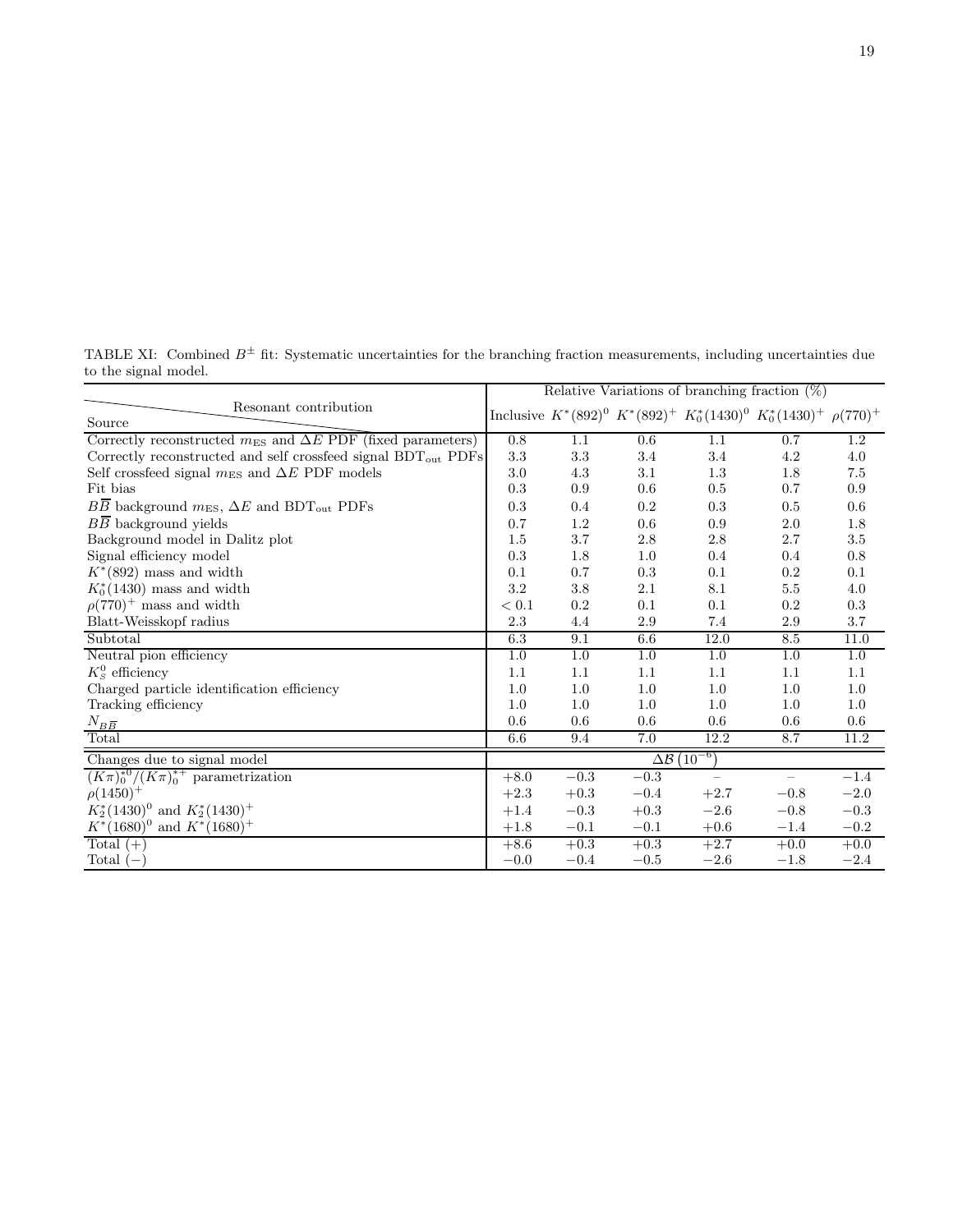<span id="page-19-0"></span>

|                                                                            | Systematic Variations $(°)$ |                  |                                                                                                            |                         |  |
|----------------------------------------------------------------------------|-----------------------------|------------------|------------------------------------------------------------------------------------------------------------|-------------------------|--|
| Resonant contribution                                                      |                             |                  | $K^{*}(892)^{+}\pi^{0} \ K^{*}_{0}(1430)^{0}\pi^{+} \ K^{*}_{0}(1430)^{+}\pi^{0} \ \rho(770)^{+}K^{0}_{S}$ |                         |  |
| Systematic                                                                 |                             |                  |                                                                                                            |                         |  |
| Self crossfeed PDFs and mapping                                            | 7.4                         | 1.4              | 9.6                                                                                                        | 6.7                     |  |
| Correctly reconstructed and self crossfeed $\operatorname{BDT_{out}}$ PDFs | 1.4                         | 0.9              | 1.3                                                                                                        | 1.3                     |  |
| $B\overline{B}$ background yields                                          | 1.7                         | 0.5              | 1.8                                                                                                        | 2.1                     |  |
| Correctly reconstructed $m_{ES}$ and $\Delta E$ PDF                        | 0.4                         | $0.2\,$          | 0.9                                                                                                        | 1.2                     |  |
| Background DP PDF                                                          | 5.7                         | $2.2\,$          | 4.5                                                                                                        | 5.4                     |  |
| $B\overline{B}$ background $m_{ES}$ , $\Delta E$ , BDT <sub>out</sub> PDFs | 0.3                         | $0.2\,$          | $0.3\,$                                                                                                    | 0.3                     |  |
| Signal efficiency model                                                    | 0.5                         | 0.4              | 0.7                                                                                                        | $0.7\,$                 |  |
| Fit bias                                                                   | $\rm 9.3$                   | 7.8              | $7.3\,$                                                                                                    | $23.5\,$                |  |
| $K^*(892)$ mass                                                            | 1.4                         | $0.2\,$          | 1.2                                                                                                        | 1.4                     |  |
| $K^*(892)$ width                                                           | 0.3                         | 0.1              | 0.1                                                                                                        | $< 0.1$                 |  |
| $K_0^*(1430)$ mass                                                         | $\substack{+43 \\ -33}$     | $^{+5.2}_{-4.7}$ | $^{+48}_{-37}\,$                                                                                           | $\substack{+46 \\ -36}$ |  |
| $K_0^*(1430)$ width                                                        | 5.2                         | 4.0              | 5.7                                                                                                        | 14.6                    |  |
| $\rho(770)^+$ mass                                                         | 0.3                         | 0.1              | 0.4                                                                                                        | 1.0                     |  |
| $\rho(770)^+$ width                                                        | 0.6                         | $0.1\,$          | 0.6                                                                                                        | $\rm 0.2$               |  |
| Blatt-Weisskopf radius                                                     | $\substack{+15 \\ -2}$      | $^{+1.0}_{-1.4}$ | $\substack{+17 \\ -3}$                                                                                     | $^{+0.3}_{-0.5}$        |  |
| Total                                                                      | $+48$<br>$-36$              | $+11$<br>$-11$   | $+53$<br>$-40$                                                                                             | $+55$<br>$-47$          |  |
| Changes due to signal model                                                |                             |                  |                                                                                                            |                         |  |
| $(K\pi)_0^{*0}/(K\pi)_0^{*+}$ parametrization                              | $-67.0$                     |                  |                                                                                                            | $-60.3$                 |  |
| $\rho(1450)^{+}$                                                           | $-18.4$                     | $-2.8$           | $-11.8$                                                                                                    | $-27.4$                 |  |
| $K_2^*(1430)$                                                              | $+7.8$                      | $-3.1$           | $+5.5$                                                                                                     | $+11.3$                 |  |
| $K^*(1680)$                                                                | $-7.8$                      | $-4.9$           | $-12.9$                                                                                                    | $+11.8$                 |  |
| Total $(+)$                                                                | $+7.8$                      | $+0.0$           | $+5.5$                                                                                                     | $+16.4$                 |  |
| Total $(-)$                                                                | $-69.9$                     | $-6.5$           | $-17.5$                                                                                                    | $-66.2$                 |  |

TABLE XII: Combined  $B^{\pm}$  fit: Systematic uncertainties due to the fit model, fixed shapes in the parametrization, and changes to the signal model for the relative phases (in degrees) measured relative to the  $K^*(892)^0$  amplitude.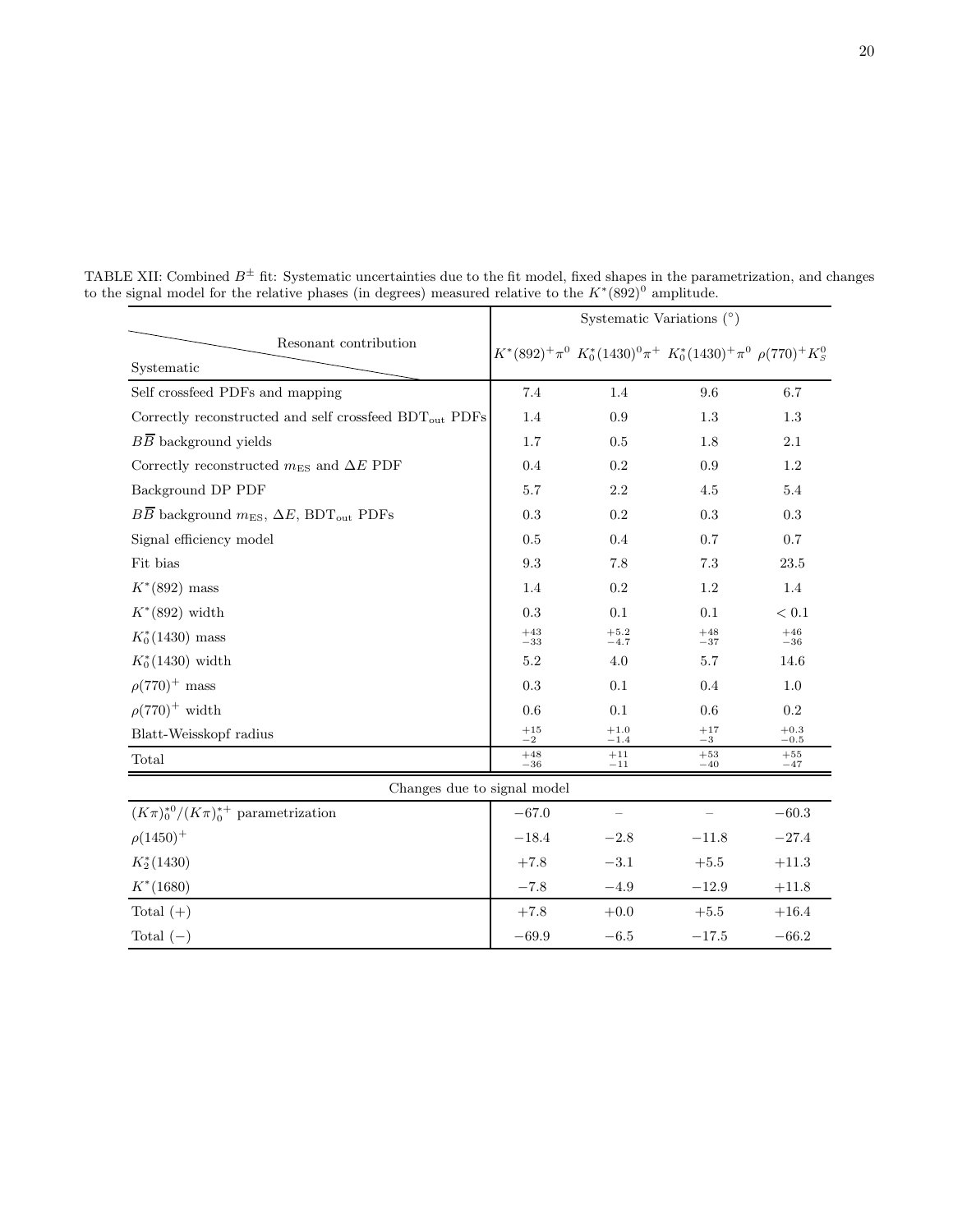|                                                                            | Systematic Variations of $A_{CP}$ (%) |         |        |                                                                                                            |         |         |
|----------------------------------------------------------------------------|---------------------------------------|---------|--------|------------------------------------------------------------------------------------------------------------|---------|---------|
| Resonant contribution<br>Systematic                                        |                                       |         |        | Inclusive $K^*(892)^0\pi^+$ $K^*(892)^+\pi^0$ $K_0^*(1430)^0\pi^+$ $K_0^*(1430)^+\pi^0$ $\rho(770)^+K_S^0$ |         |         |
| Self crossfeed PDFs and mapping                                            | 2.0                                   | 6.0     | 1.0    | 1.2                                                                                                        | 0.9     | 5.0     |
| Correctly reconstructed and self crossfeed $BDT_{out}$ PDFs                | 0.7                                   | 1.7     | 1.8    | $1.6\,$                                                                                                    | 1.1     | 2.8     |
| BB background asymmetries                                                  | 2.5                                   | 1.4     | 1.7    | 1.8                                                                                                        | 7.5     | 2.3     |
| Background DP PDF                                                          | 0.7                                   | 2.7     | 2.1    | $2.8\,$                                                                                                    | 2.0     | 2.5     |
| $B\overline{B}$ background $m_{ES}$ , $\Delta E$ , BDT <sub>out</sub> PDFs | 0.2                                   | 0.1     | 0.2    | 0.3                                                                                                        | 0.5     | 0.4     |
| Signal efficiency model                                                    | 0.2                                   | 3.9     | 2.1    | 0.1                                                                                                        | 0.9     | 1.3     |
| Fit bias                                                                   | 0.3                                   | 1.4     | 0.8    | 1.9                                                                                                        | 1.0     | 1.2     |
| $K^*(892)$ mass and width                                                  | 0.1                                   | $0.2\,$ | 0.4    | $0.2\,$                                                                                                    | $0.2\,$ | $0.2\,$ |
| $K_0^*(1430)$ mass and width                                               | 1.1                                   | 4.4     | 0.5    | 3.0                                                                                                        | 2.8     | 2.2     |
| $\rho(770)^+$ mass and width                                               | < 0.1                                 | 0.1     | 0.1    | 0.2                                                                                                        | 0.1     | 0.1     |
| Blatt-Weisskopf radius                                                     | < 0.1                                 | 0.9     | 0.3    | 0.8                                                                                                        | 1.1     | $0.5\,$ |
| Total                                                                      | 3.4                                   | 8.1     | 4.1    | 4.3                                                                                                        | 8.0     | 6.9     |
|                                                                            | Changes due to signal model           |         |        |                                                                                                            |         |         |
| $(K\pi)_0^{*0}/(K\pi)_0^{*+}$ parametrization                              | $-0.7$                                | $+6.2$  | $+2.0$ |                                                                                                            |         | $-8.1$  |
| $\rho(1450)^+$                                                             | $+3.3$                                | $+1.5$  | $-3.4$ | $-10.5$                                                                                                    | $-11.6$ | $-21.3$ |
| $K_2^*(1430)$                                                              | $-0.2$                                | $+5.7$  | $-1.5$ | $-7.5$                                                                                                     | $-2.7$  | $+14.4$ |
| $K^*(1680)$                                                                | $-2.2$                                | $+6.3$  | $+0.5$ | $+4.8$                                                                                                     | $-1.9$  | $+12.3$ |
| Total $(+)$                                                                | $+2.4$                                | $+0.0$  | $+3.7$ | $+13.0$                                                                                                    | $+12.0$ | $+22.8$ |
| Total $(-)$                                                                | $-3.3$                                | $-10.6$ | $-2.0$ | $-4.8$                                                                                                     | $-0.0$  | $-19.0$ |

<span id="page-20-0"></span>TABLE XIII: Contributions to the uncertainties in the CP asymmetries for the overall and resonant isobar contributions, including uncertainties due to changes to the signal model.

TABLE XIV: Variations in the  $\mathbb{CP}$  amplitude,  $A_+$ , including uncertainties due to changes to the signal model. In the fits, the amplitudes are measured relative to the  $K^*(892)^0$  amplitude.

<span id="page-20-1"></span>

|                                                                            | Variation of $A_{+}$                                                           |         |         |         |  |
|----------------------------------------------------------------------------|--------------------------------------------------------------------------------|---------|---------|---------|--|
| Resonant contribution                                                      | $K^*(892)^+\pi^0$ $(K\pi)_0^{*0}\pi^+$ $(K\pi)_0^{*+}\pi^0$ $\rho(770)^+K_S^0$ |         |         |         |  |
| Systematic                                                                 |                                                                                |         |         |         |  |
| Self crossfeed PDFs and mapping                                            | 0.02                                                                           | 0.02    | 0.04    | 0.02    |  |
| Correctly reconstructed and self crossfeed $BDT_{out}$ PDFs                | 0.01                                                                           | 0.03    | 0.02    | 0.02    |  |
| BB background asymmetries                                                  | 0.01                                                                           | 0.03    | 0.07    | 0.02    |  |
| Background DP PDF                                                          | 0.02                                                                           | 0.06    | 0.04    | 0.04    |  |
| $B\overline{B}$ background $m_{ES}$ , $\Delta E$ , BDT <sub>out</sub> PDFs | < 0.01                                                                         | 0.01    | 0.01    | < 0.01  |  |
| Signal efficiency model                                                    | 0.01                                                                           | 0.01    | < 0.01  | 0.01    |  |
| Fit bias                                                                   | 0.01                                                                           | 0.03    | 0.02    | 0.03    |  |
| $K^*(892)$ mass                                                            | 0.01                                                                           | 0.01    | 0.01    | < 0.01  |  |
| $K^*(892)$ width                                                           | < 0.01                                                                         | 0.01    | 0.01    | < 0.1   |  |
| $(K\pi)_0^*$ mass                                                          | 0.02                                                                           | 0.02    | 0.09    | 0.06    |  |
| $(K\pi)_0^*$ width                                                         | 0.02                                                                           | 0.06    | 0.01    | 0.02    |  |
| $\rho(770)^+$ mass                                                         | < 0.01                                                                         | < 0.01  | < 0.01  | < 0.01  |  |
| $\rho(770)^+$ width                                                        | < 0.01                                                                         | < 0.01  | < 0.01  | < 0.01  |  |
| Blatt-Weisskopf radius                                                     | 0.02                                                                           | 0.03    | 0.02    | 0.02    |  |
| Total                                                                      | 0.05                                                                           | 0.11    | 0.13    | 0.09    |  |
| Changes due to signal model                                                |                                                                                |         |         |         |  |
| $(K\pi)_0^{*0}/(K\pi)_0^{*+}$ parametrization                              | $-0.03$                                                                        |         |         | $-0.17$ |  |
| $\rho(1450)^{+}$                                                           | < 0.01                                                                         | $-0.01$ | $-0.02$ | $-0.12$ |  |
| $K_2^*(1430)$                                                              | 0.05                                                                           | $-0.08$ | $-0.08$ | $-0.04$ |  |
| $K^*(1680)$                                                                | $-0.02$                                                                        | 0.07    | $-0.05$ | $-0.05$ |  |
| Total $(+)$                                                                | $+0.05$                                                                        | $+0.07$ | $+0.00$ | $+0.00$ |  |
| Total $(-)$                                                                | $-0.03$                                                                        | $-0.12$ | $-0.10$ | $-0.21$ |  |